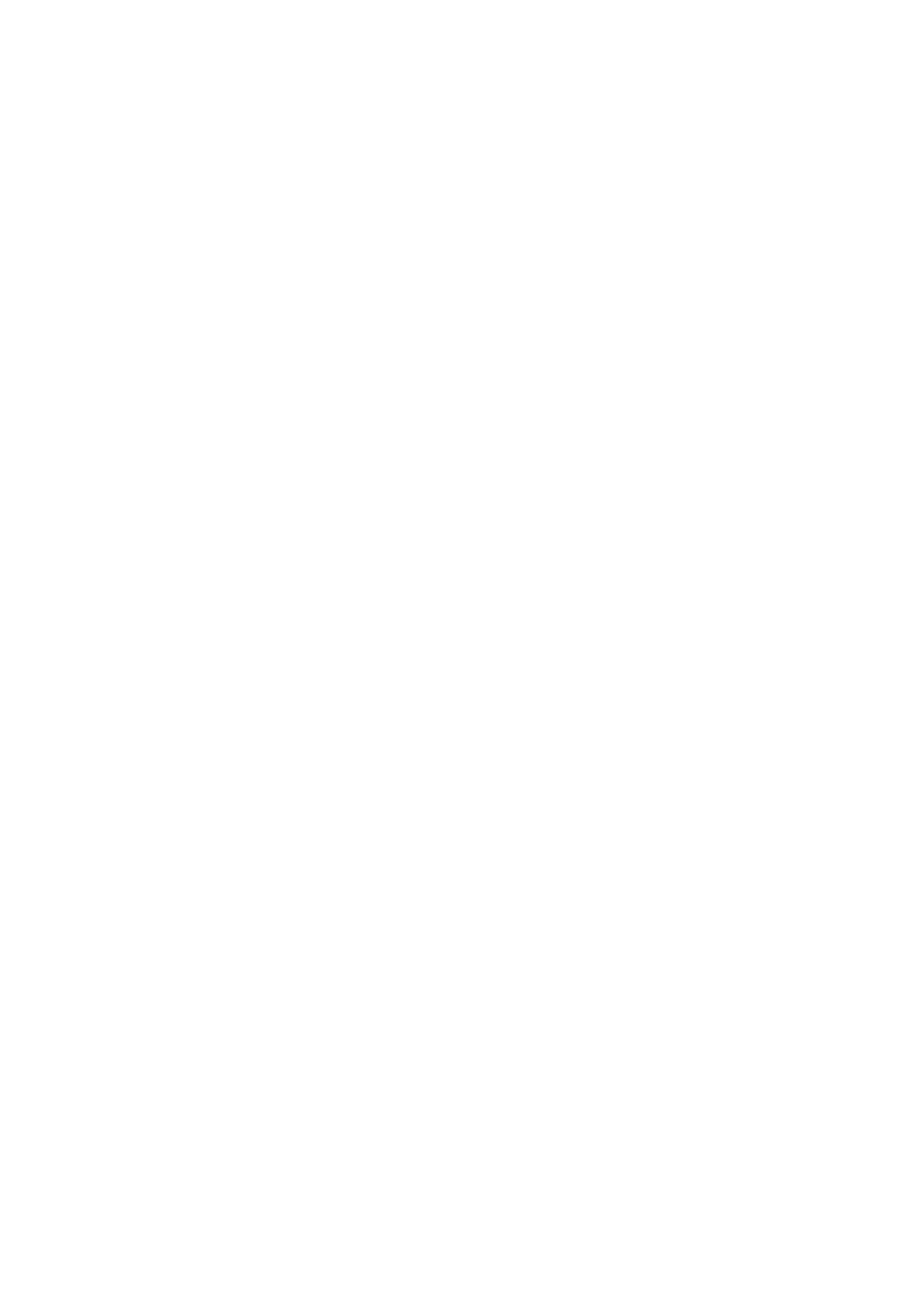تفکر و کودک، یژوهشگاه علوم انسانی و مطالعات فرهنگی دوفصلiامهٔ علمی (مقالهٔ علمی ــ پژوهشی)، سال دهم، شمارهٔ اول، بهار و تابستان ۱۳۹۸، ۲۱۳–۲۲۹

# تأثیر کلاس های UCMAS بر ارتقای چیرگی شناختی، سرعت يردازش و حافظه فعال كودكان

سميه غلامي\*

فيروزه رشيدفر \*\*

#### حكىدە

مطالعه حاضر با هدف مقايسه چيرگي شناختي، حافظه فعـال و سـرعت يـردازش دانــش-.<br>آموزان شرکتکننده در کلاس های آموزش یوسیمس و افراد غیر شرکتکننده انجام شـد. این پژوهش یک مطالعه توصیفی از نوع علی–مقایسهای بود که دو گـروه تحـت آمــوزش یوسی مس و افراد آموزش ندیده را مقایسه میکرد. جامعه آمـاری پـژوهش حاضـر، شـامل کلیه دانشآموزان مقطع دوم تا ششم دبستان شهرستان بندرعباس بود. بــا اســتفاده از روش نمونهگیری هدفمند، ٦٠ نفر از دانشآموزان پسر تحت آمـوزش یوسـیمـس و ٦٠ نفـر از افرادی که هیچ آموزشی در زمینه یوسی<sub>م</sub>س دریافت نکردنــد بودنــد، مــورد مقایســه قــرار گرفتند. تمام شرکتکنندگان توسط چهار خرده مقیاس آزمون هوش وکسلر کودکان شـامل ۔<br>آزمون رمزنویسی، آزمون نمادیابی، توالی حرف- عدد و آزمون فراخنای حافظه ارقــام مــورد ۔<br>آزمون قرار گرفتند. نتایج نشاد داد که سطح چیرگی شناختی، سرعت پــردازش و در نتیجــه حافظه فعال دانش آموزان تحت آموزش يوسىمس نسبت بـه دانـش[مـوزان عـادى بـالاتر است. معنای ضمنی پژوهش حاضر این است که شرکت در کـلاس۵حـای پوسـیمـس بـر توسعه فرایندهای شناختی اثر گذار است و پهتر است در راستای فراگیرتر شدن این برنامیه اقداماتی صورت گردد.

<sup>\*</sup> استادیار گروه روان شناسی، مجتمع آموزش عالی لارستان (نویسندهٔ مسئول)، Somayeg@yahoo.com \*\* كارشناس ارشد روانشناسي تربيتي، دانشگاه آزاد اسلامي واحد بندر لنگه، rashidfad@yahoo.com تاريخ دريافت: ١٧٩٨/٠١/١٧، تاريخ يذيرش: ١٣٩٨/٠٦/١٥

Copyright © 2018, IHCS (Institute for Humanities and Cultural Studies). This is an Open Access article distributed under the terms of the Creative Commons Attribution 4.0 International, which permits others to download this work, share it with others and Adapt the material for any purpose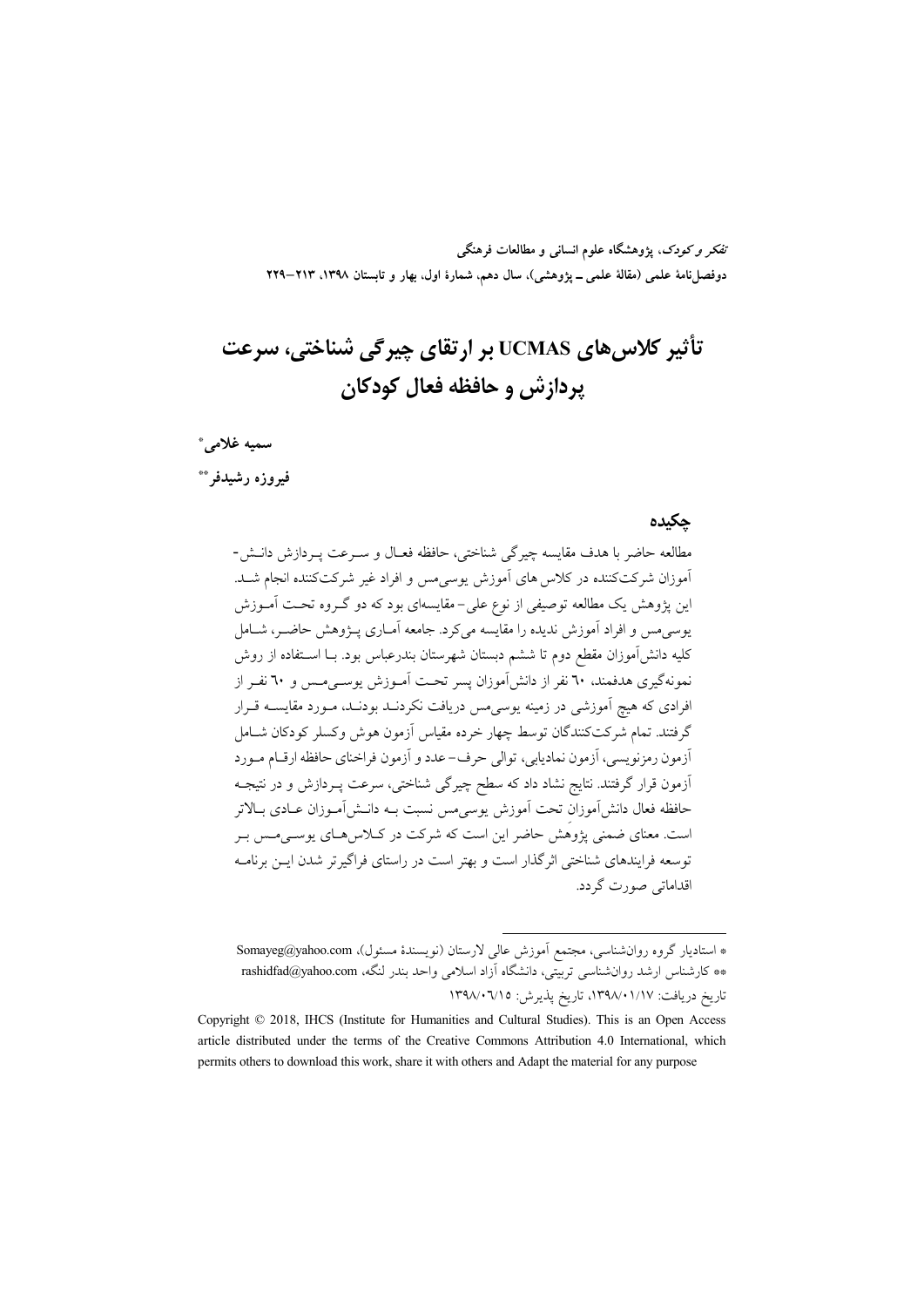**کليدواژهها:** آموزش يوسى مس، چيرگي شناختي، حافظه فعال، سرعت يردازش، کو دکان

#### **۱. مقدمه**

برنامههای رشد و توسیعه ذهبن (mental development program) زیبادی در جهبان وجبود دارد. هدف این برنامهها تحریک ظرفیت ذهنی، کمک بــه حافظــه در فراخــوانی و یــاداَوری اطلاعات، كمك به حافظه فعال، تمركز، حلَّ مسئله و همزمان افزايش عزتنفس و خلاقيت افراد شرکتکننده در این برنامههاست (وسوکی V ۱۲۰۱۳، ۷). ازآنجاکـه والـدین بــاور دارند شرکت در چنین برنامههایی منجر به ارتقای عملکرد تحصیلی فرزندانشــان مــی گــردد، گرایش زیادی برای ثبتنام و شرکت در این کلاسها به وجود آمده است. یکی از برنامـه-هایی که در کشورهای آسیایی مورد استقبال واقع شده است، کـار بـا چرتکـه اسـت. کـار بـا چرتکه برنامهای برای رشـد ذهنـی هـر دو نیمکـره چـب و راسـت کودکـان در سـال۵حـای انعطافپذیری مغز یعنی سنین ۱۳–۵ است که در سـال ۱۹۹۳ در کشـور مـالزی ابـداعشـده است. این برنامه با درگیر کردن هماهنگ حس بینایی، شنوایی و حرکات ماهیچههای دست برای دستکاری چرتکه موجب پیشرفت مغز میگردد (وسوکی، ۲۰۱۳: ۷).

یکی از برنامههای مطرح و مورد استقبال در ایران، برنامه آموزشی پوسی مس است ک مخفـف عبــارت Universal Concept of Mental Arithmetic System: مفهـوم جهـاني سيســتم حساب ذهني است. عبارت فوقالذكر، چون به انگليسي به صورت مختصـر UCMAS گفتـه می شود؛ به همین دلیل در زبان فارسی به یوسی مس معروف شده است. یوسی مس ابـزاری است برای محاسبه چهار عمل اصلی (جمع، تفریـق، ضـرب و تقسـیم) در ریاضـی و در حالت پیشرفتهتر برای محاسبه کسر و ریشه مربع اعداد نیز مورد استفاده قـرار مـیگیـرد. از سویی پوسی مس نقش مهمی در کاهش مشکلات ریاضی کودکان دارد؛ به طوری که هــر دو طرف مغز را به شکلی یکپارچه توسعه مے دهد. وقتی کودکان بـه وسـبله دسـت، مهـرەهــای چرتکه را جابجا میکنند، این ارتباط بین دست و مغز، تحریک بـین نیمکـرههـای راسـت و چپ مغز را بر میانگیزد (وو ۲۰۰۱ ، ۲۰۰۱). آنچه این پـژوهش بـه دنبـال آن اسـت بررســی تاثیر شرکت در کلاس۵های آموزش یوسی۰س بر چیرگی شناختی، حافظـه فعـال و ســرعت پردازش است. برای رسیدن به این هدف پژوهشی علی-مقایسهای بود طراحی که دو گروه تحت آموزش پوسے مس و افراد آموزش ندیدہ را مقایسه مے کند.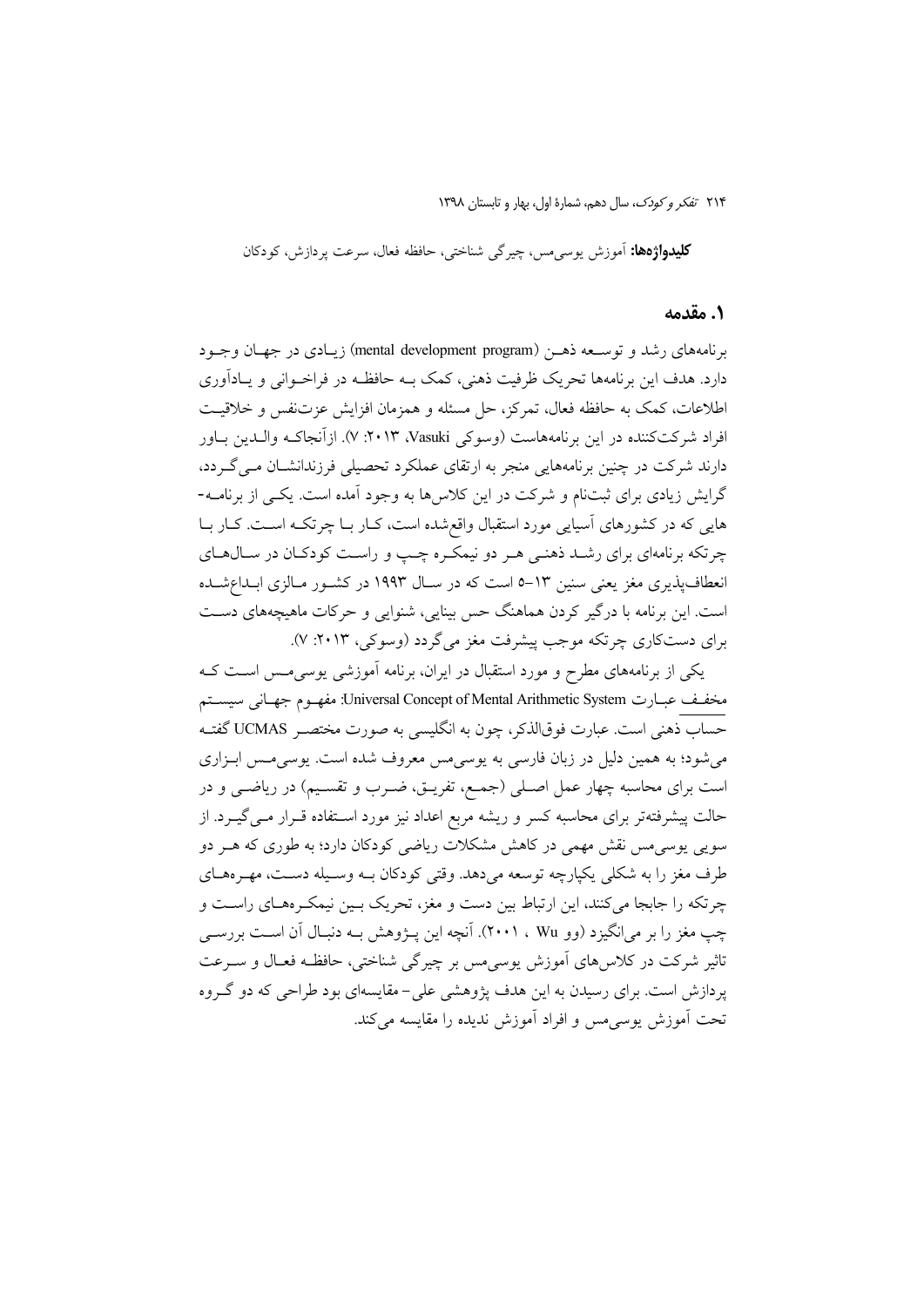## 2. ضرورت تحقیق

با توجه به تعداد روزافزون مؤسسات آموزشی غیردولتبی j-math و UCMAS و هزینـههـای بالای شرکت در کلاسها، دغدغههایی برای والدین کودکان وجود دارد که آیـا صـرف ایــن هزینهها نتیجهپخش است و اگر هست در چه ابعاد ذهنی. علی رغم این تکثر تبلیغیاتی بیرای شرکت در این کلاسها، تحقیقات اندک ایرانـی در ایـن حـوزه انجـامشــده اسـت. نخسـت یژوهش پاک اسکوئی و پــاری (١٣٩٤) کــه بــه بررســی تــأثیر آمــوزش ریاضــی بــه روش UCMAS بر توسعه ذهني كودكان سنين ٥ تا ١٢ سال در تبريز يرداختنـد و نشـان دادنـد كـه آموزش يوسى مس مى تواند منجر به بهبود عملك دحـل مسـئله، حافظـه عـددى و هــوش منطقی \_ریاضی در کودکان شود. در این مطالعه برای اندازهگیری هوش منطقی–ریاضــی از خرده مقیاس هـوش چندگانــه گــاردنر کــه ابــزاری خودگزارشــی و مــداد– کاغــذی اســت استفادهشده است. دومین یژوهش به بررسی اثربخشی آموزش محاسبات ذهنی UCMAS ب هوش، عزتنفس و خلاقیت کودکان دبستانی پرداخت (وظیفهشناس و سـیهریان، ١٣٩٤) و مشخص گردید که این آموزش بر عزتنفس بیش از سایر عملکردها تأثیر داشـته اسـت.در این پژوهش از آزمون ریون برای اندازهگیری هوش استفاده شد.

## ٣. اهداف طرح و سؤال تحقيق

در پژوهش کنونی سعی گردیده که خلأ پژوهشهای قبلی مورد ملاحظه قــرار گیــرد. بــرای این امر ابتدا در حیطه تخصصی حافظه فعال، چیرگی شناختی و سرعت پردازش بـا استفاده از خرده مقیاس های وکسلر که فعالیتی است و نه خود گزارشی موردسنجش قبرار گرفت و دوم اینکه بهجای تمرکز بر شاخص هوش عمـومی، بـه شـاخص چیرگـی شـناختی کـه در فرایند توانمندسازی شناختی پیشتر تغییر می باید، پرداختهشده است. پیر این اسپاس مطالعیه حاضر درصدد پاسخ به این سؤال است که آپیا چیر گے شناختی، حافظـه فعـال و سـرعت يردازش دانش آموزان تحت آموزش يوسىمس بــا دانــش آمــوزان آمــوزش نديــده متفــاوت است؟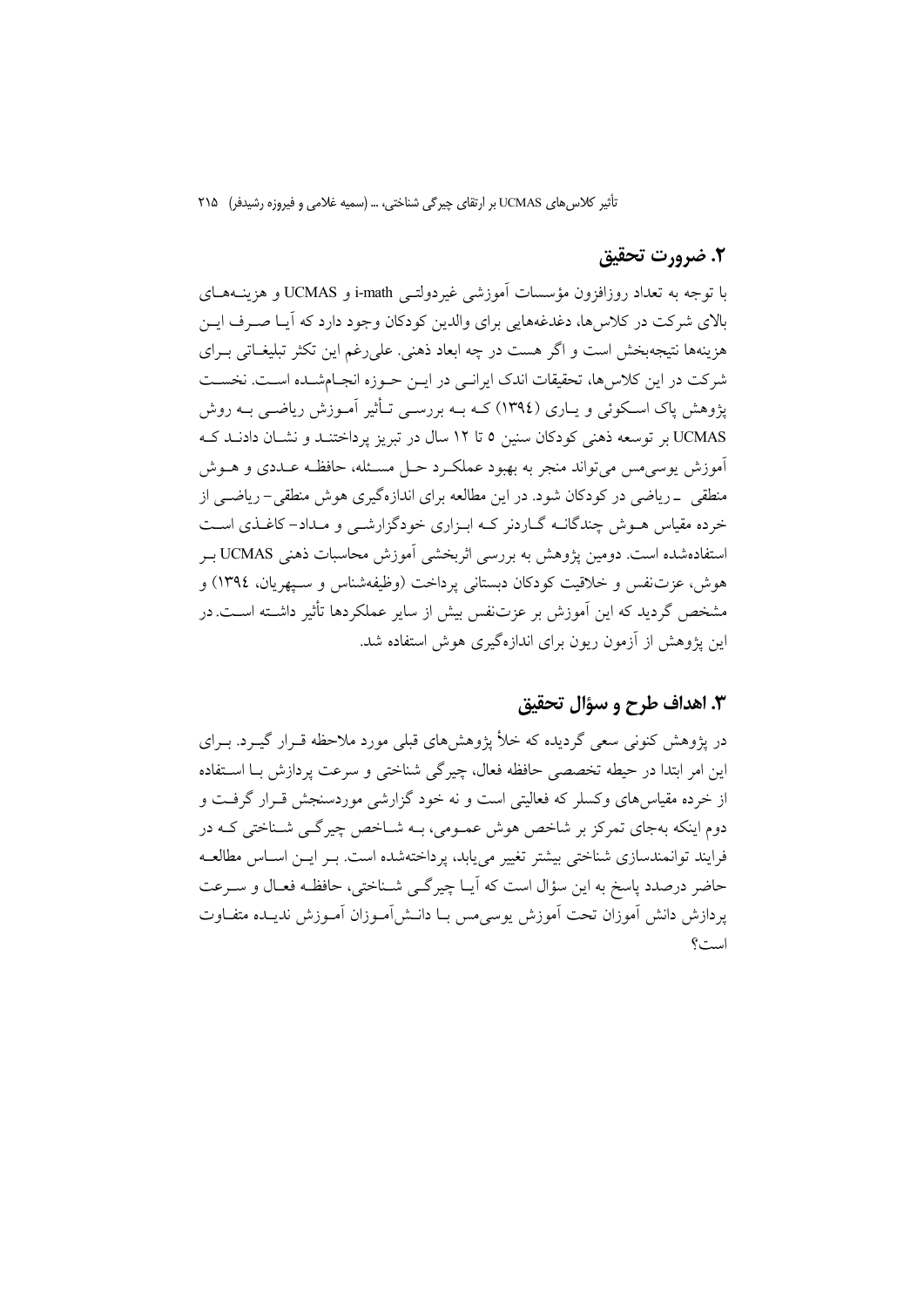## ٤. بيشينة تحقيق

در ایران یژوهش مستقیمی تاکنون بر روی تأثیر کار یا چرتکه بر سرعت پیردازش و حافظـه فعال انجامنشده است اما تأثيرات روش هـاي مشــابه توانمندســازي شــناختي ماننــد آمــوزش شناختی، تمرینات توجه، آموزش حافظه فعال، تمرینات افزایش حافظه دیپداری-فضیایی و ... انجامشده است که به تعدادی از آنها پرداخته مـی شـود. فتحـی آشـتیانی، اخـوان تفتـی و خادمی (١٣٩٥: ١٢٦) دریافتند که اَمـوزش شـناختی کـه شـامل تمرینـات توجـه دیـداری-۔<br>تصویری، هماهنگی دیداری، تمرین حافظـه عــددی و پــادگیری تــداعی منجـر بــه افــزایش حافظه کاری و سرعت یردازش می شود. خدامی، عابیدی و آتـش خــور (۱۳۹۰: ۱٤۳) تــأثیر آموزش حافظهى فعال و آموزش فراشناخت بر عملكرد تحصيلي دانش آموزان دختـر داراي ناتوانی پـادگیری ریاضـی را موردبررسـی قراردادنـد کــه نتـایج آزمـون نشـان داد دو روش آموزش حافظه فعال و فراشناخت، در بهبود عملک د تحصیلی ریاضبی دانـش[آمـوزان بـا ناتوانی یادگیری ریاضی مؤثر است.

کار با چرتکه نوعی تمرین دستورزی نیز محسوب می گردد. گـری Geary (۲۰۱۰) در يژوهش خود نشان داد آموزش مهارتهايي كه با دست انجام مي گيرد، توجه كودكــان داراي مشکلات توجه را افزایش مے دهـد و بهبـود پـادگیری ریاضـی را در یـی دارد. دسـوت و گروگیر Desote & Gregoire (۲۰۰٦) نیز در یژوهشی نشان دادند که مداخلات روان شناختی و آموزشی که مبتنی بر فعالیت بازی است، می تواند عملک د تحصـیلی در درس ریاضــی را بهبود بخشد. ازدوگان Ozdogan (۲۰۱۱) در پژوهشی نشــان داد کــه اگــر آمــوزش از طريــق .<br>بازی صورت بگیرد، دانشآموزان در زمان کمتری مطالب را یاد گرفته و دیرتر فراموش مـی-کنند. استفاده از بازی در تدریس درس ریاضی هرچنـد تـدریس را طـولانی مـی کنـد، امـا یادگیری را عمیقتر، دل یذیرتر و عملیتر مے نمایـد. همچنـین لـویر Lopper (١٩٨٢) اظهـار داشت که آموزش راهبردهای فراشناخت در بهبود عملکرد ریاضــی دانــش[مــوزان عــادی و دانشآموزان دارای ناتوانی پــادگیری مــؤثر اســت. کینـگ King (۱۹۹۱) نیــز در تأییــد تــأثیر آموزش راهبردهای فراشناخت نشان داد، دانش آموزانی که راهبردهای حـل مسـئله بــه آنهــا آموزش داده می شود، نسبت به دانــش آمــوزانی کــه چنــین آموزشــی را دریافـت نمــی کننــد، عملکرد بالایی در آزمون حل مسئله ریاضی نشان میدهنـد (بـه نقــل از خــدامی، عابــدی و آتش یور، ۱۳۹۰).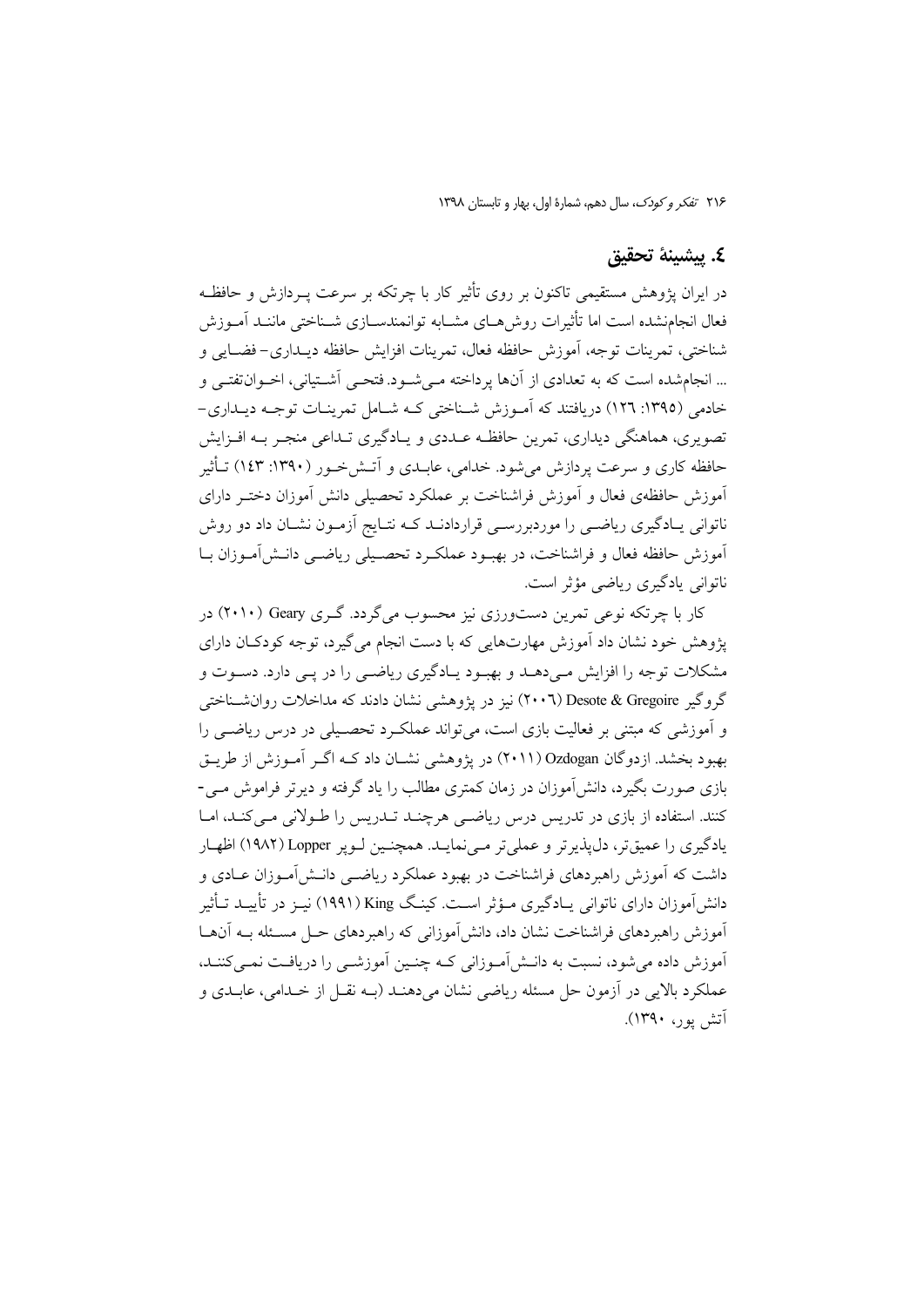چن Chen و همکارانش (۲۰۰۲: ٤٦) اظهار داشتند که برنامهی آموزشی یوسی مس بـا ارتقای سطوح بالای عملکرد شناختی چون تمرکز، خلاقیت و حافظه، دانشآمـوزان را قــادر می سازد تا در مواجهه با مسائل، یک راه حل مدبرانه ارائه نماینــد. در واقــع کــار بــا چرتکــه برای فراگیران، نه تنها منجر به پیشرفت در ریاضیات، بلکه بــا حــل مســئله بهتــر در زنــدگی روزانه ارتباط دارد. در واقع محاسبات ذهنی محرک خوبی بـرای مغــز اسـت کــه بــا درگيــر نمودن همزمان هر دو نيمكرهي راست و چپ مغز، مي تواند موجب توسعه مغز و در نتيجـه دستیابی به رشد متعادل تـر شـود (گیمـور، مـس کارسـی و اسـیلک & Gilmore, McCarthy Spelke، ۲۰۱۰: ۳۹٤). از سویی محاسبات ذهنی باعث افزایش قـدرت پـادگیری، تمرکز، بهبود حافظه، افزایش اعتماد به نفس، عملکرد تحصیلی بهتر و خلاقیت در حل مسائل مـی-گردد. برنامههای کار با چرتکـه، بهتـرین زمـان بـرای یـادگیری محاسـبات ذهنـی را ٤ و ٥ سالگی میدانند. در این سن کودکان دارای کنترل خوبی بر مهارتهای حرکتبی خـود مـی-باشند و همچنین از بازی با اشیاء لـذت مـی برنـد. بنـابراین اشـتیاق زیـادی بـرای پـادگیری مهارتهای جدید دارند. در واقع با توجه به اینکه آموزش ریاضی به روش پوسه مس جـزء آموزش های عملی در ریاضی است و کودکان به شیوه عملـی بهتـر مـیتواننـد ریاضـیات را حل کنند، کودکان در راه یادگیری با دشواری روبرو نیستند.

با نگاهی به یژوهش های داخلی پیرامون تاثیرات محاسبات ذهنی بر هوش، وظیفهشـناس و سپهريان (١٣٩٤) در پژوهشي به بررسي اثربخشي آموزش محاسبات ذهنـي UCMAS بـر هوش، عزتنفس و خلاقیت کودکـان دبسـتانی پرداختنـد. نتـایج نشـان داد کـه آمـوزش محاسبات ذهني تأثير مثبتي بر خلاقيت، عزتنفس دانشlموزان گروههـاي آزمايشــي داشــته است. در تعیین میزان اثربخشی آموزش محاسبات ذهنی بر هوش مشخص گردیـد کـه ایــن آموزش بر عملكرد هوش عمومي The General Ability Index (GAI) تأثيري نداشــته اســت. شاخص هوش عمومي، عملكرد هوشمندانهاي است كه كمتبر تحـتتأثير حافظـه فعـال و سرعت پردازش است. در ادامه مروری بر تحقیقات مرتبط صورت گرفته است.

جولینا و هـو Juliana & Hao (۲۰۱۸: ٤٧) در مطالعـهای ده جلســه بـه آمـوزش چرتکـه یرداختند و دریافتند که تنها در همین ده جلسـه مهـارتهـای ضـرب پایـه پیشـرفت نمـود. درواقع قسمتی از تکالیف چیرگی تسلط بر مهارتهای پایه است و اَموزش چرتکه چیرگے را افزایش می دهد. در همین راستا، دانگ Dong و همکاران (۲۰۱٦) نیز اظهار داشتند که کـار با چرتکه نهتنها مهارت رياضيات پايه را افزايش مي دهد؛ بلکه گنجايش حافظـه فعــال را نيــز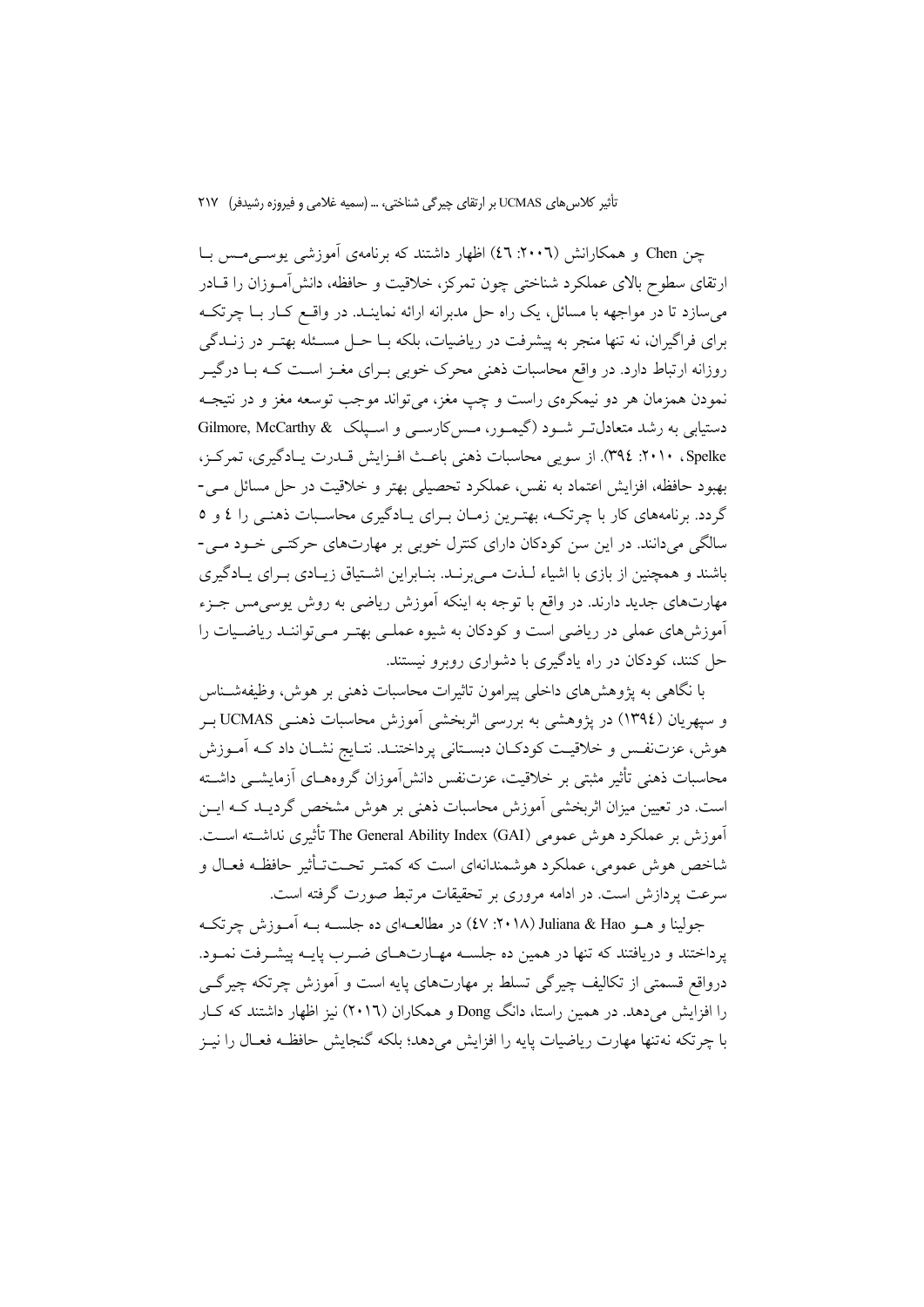٢١٨ تفكر وكودك، سال دهم، شمارة اول، بهار و تابستان ١٣٩٨

ارتقا مي بخشد. در حقيقت ازآنجاكه حافظه فعال كاركردي شناختي است كه مسئول حفيظ و دستکاری اطلاعات، استفاده از آنهــا در تفکـر و مســئول تمرکـز بــر کــار و جلــوگیری از حواس پرتی است، محاسبات ذهنی تأثیر بسـزایی در ظرفیـت و سـرعت آن دارنــد (ســوکل Sokol و همکاران. ۱۹۹۱: ۳۲۰). چن و وانگ Wang (۲۰۱۱) نیز آموزش محاسبات ذهنـی با چرتکه را موجب افزایش فراخنای حافظه فعال دیداری- فضایبی میدانند.

در همین راستا لی و همکارانش (۲۰۱۳) در مطالعـات خـود نشــان دادنــد کــه آمــوزش یوسی مس دقت افراد را بالابرده و همچنین زمان واکـنش را کـاهش مـیدهـد. در مطالعـات یاهو Yao و همکاران (۲۰۱۵) بیان گردیده است که پردازش اطلاعات عـددی در فراگیـران يوسي مس سريع تر و خودكارتر شده و بازنمايي نمادين و ارزش عددي سريع تر انجـام مـي-پذیرد. بهعلاوه افراد آموزشدیده در یوسیهس خطاهای کمتری در تکالیف حافظه، توجـه و محاسبه دارند (نا Na و همکارانش،۲۰۱۵).

# ٥. روش تحقيق

مطالعه حاضر ازنظر روش توصیفی و از نوع علّی ــ مقایسهای اسـت. جامعــهی موردبررســی شامل کلیه دانش[موزان پسر پایه دوم تا ششم دبستان شهر بندرعباس بود کـه حـداقل شــش ماه در کلاسرهای آموزش یوسی مس بهطور مستمر شـرکت کـرده باشـند. در مرحلـه اول، برای نمونهگیری ابتدا چهار مرکز آموزشی یوسـی۵مـس شناسـایی شــدند و از بــین آن۱ـا دو موسسه بهعنوان گروه نمونه بهصورت تصادفی انتخاب گردید. در مرحله دوم نمونــهگیــری، با همکاری مسئولان مرکز ٦٠ نفر از دانش[موزان پایه سوم (٣٠ نفر) و چهارم (٣٠ نفـر) کــه سطح تحصيلات والدين أنها حداقل دييلم، وضـعيت اقتصـادي- اجتمـاعي متوسـط، فاقــد اختلال یادگیری یا نقص توجه و بیشفعالی باشند، بـهصـورت هدفمنـد انتخـاب شــدند. در مرحله سوم، گروه مقایسه با توجه به متغیرهای ذکرشده از بین همکلاسی هـا و دوسـتان کـه تقریباً شرایط یکسانی را باهم داشتند بهجز عدم شرکت در کلاس های یوســی مــس انتخــاب شدند و به لحاظ نمرات پیشرفت تحصیلی، شرایط اقتصادی–اجتماعی، تحصیلات والـدین و سن تقویمی همتاسازی دقیقی صورت گرفت. سپس هدف پـژوهش توضـیح داده شــد و رضایت والدین برای همکاری جلب شـد. در ادامـه بـه صـورت مختصـر بسـته آموزشـی نواندیشان پرتو راه ابریشم، مورد استفاده در موسسات پژوهش حاضر معرفی گردیدهاست.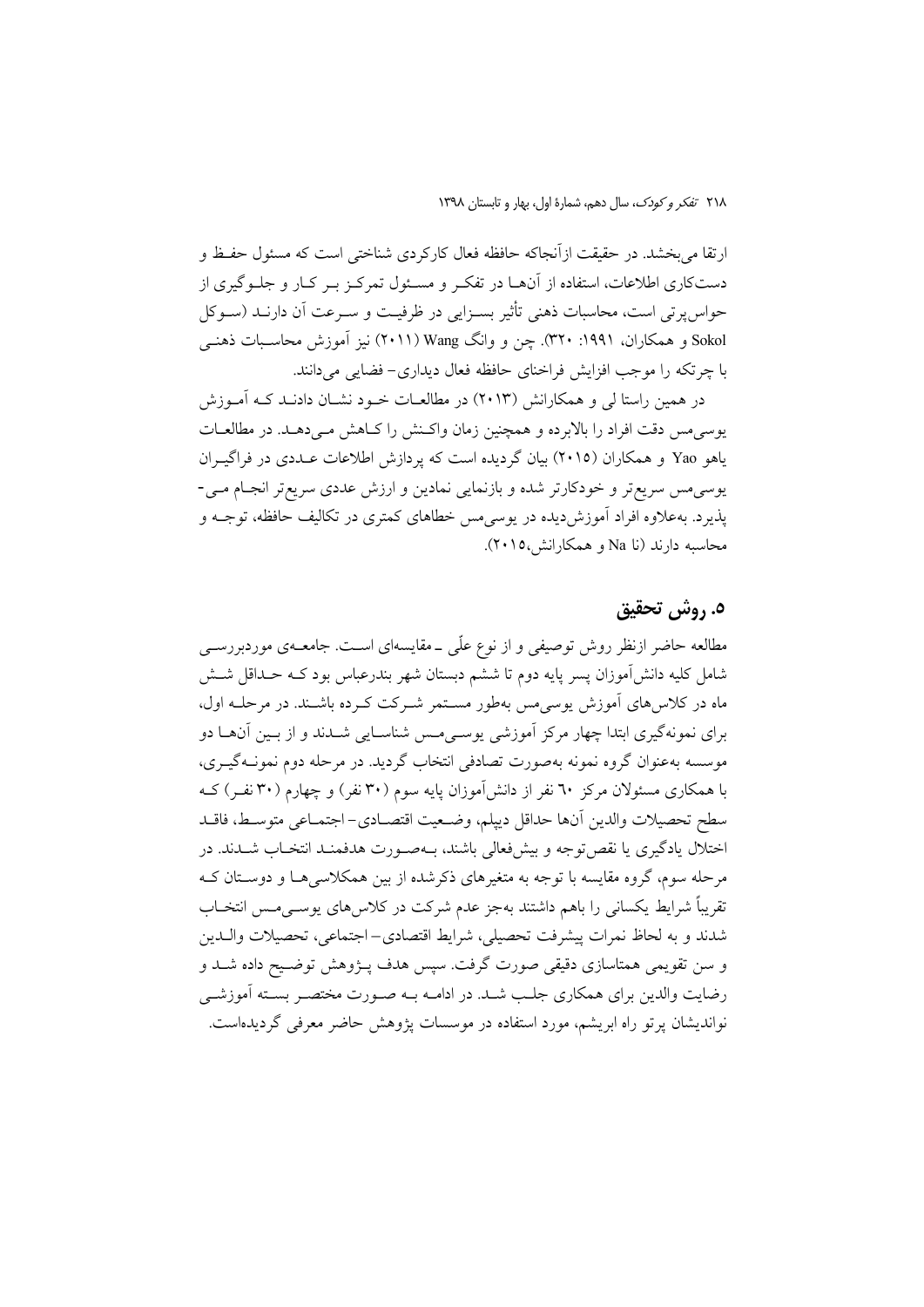در سیستم آموزشی چرتکه ۱۰ سطح اصلی و ۲ سطح مقدماتی طرحریزی شـده اسـت و یادگیری هر سطح سه ماه و نیم ، هفتهای ۱ جلسه ، ۲ساعته به طــول مــی|نجامــد کــه بــرای دانش آموزان بین ٦ تا ٨ و ٩ تا ١٣ سال كه توانایی خواندن ، نوشتن و توانایی انجام عملیـات جمع و تفريق اعداد ١ الى ٩ را دارند به اجرا در مي آيد. اين سيســتم آموزشــي داراي ابـزار و وسایل منحصر به فردی است که توسط آنها فرایند آموزشی صورت دقیق انجام می گیرد ک عبارتند از:

- ـ فلش کارت: باعث افزایش تصویرسازی ذهنی شده و تکرار آن حافظه کوتاه مــدت و بالطبع حافظه بلند مدت مغز را تقويت مى كند.
- ـ كيف دانش[موز: جهت يكسانسازي و افزايش نظم دانش[موزان مـورد اســتفاده قــرار مي گيرد (موسسه نوانديشان پر تو راه ابريشم، ١٣٩٨).

## ٦. ملاحظات نظري

کارکردهای شناختی مهمی وجود دارند که برنامههای توانمندی شناختی آنها را ارتقــا مــی-دهند. در پژوهش حاضر ســه متغيــر حافظــه فعــال، ســرعت پــردازش و چيرگــي شــناختـي موردتوجه قرار گرفتهاست. در این قسمت برای داشتن تصویری روشن از متغیرها، به شــرح اين سه متغير پرداخته مي شود.

سرعت پردازش بهسرعت اتمام تكاليف با دقت مناسب تعريفشـده اسـت (جاكوبســز Jacobson و همكاران، ٢٠١١: ٢١٠) و حافظه فعال همان جايي است كـه ذهـن اطلاعـات را پردازش می کند، آنها را برای ذخیرهسازی یا حذف کردن، سازمان می دهـد و بـه اطلاعـات دیگر مرتبط میکند (اسلاوین، ۱۳۹۳). چیرگی شناختی، به معنای پردازش کارآمد اطلاعـات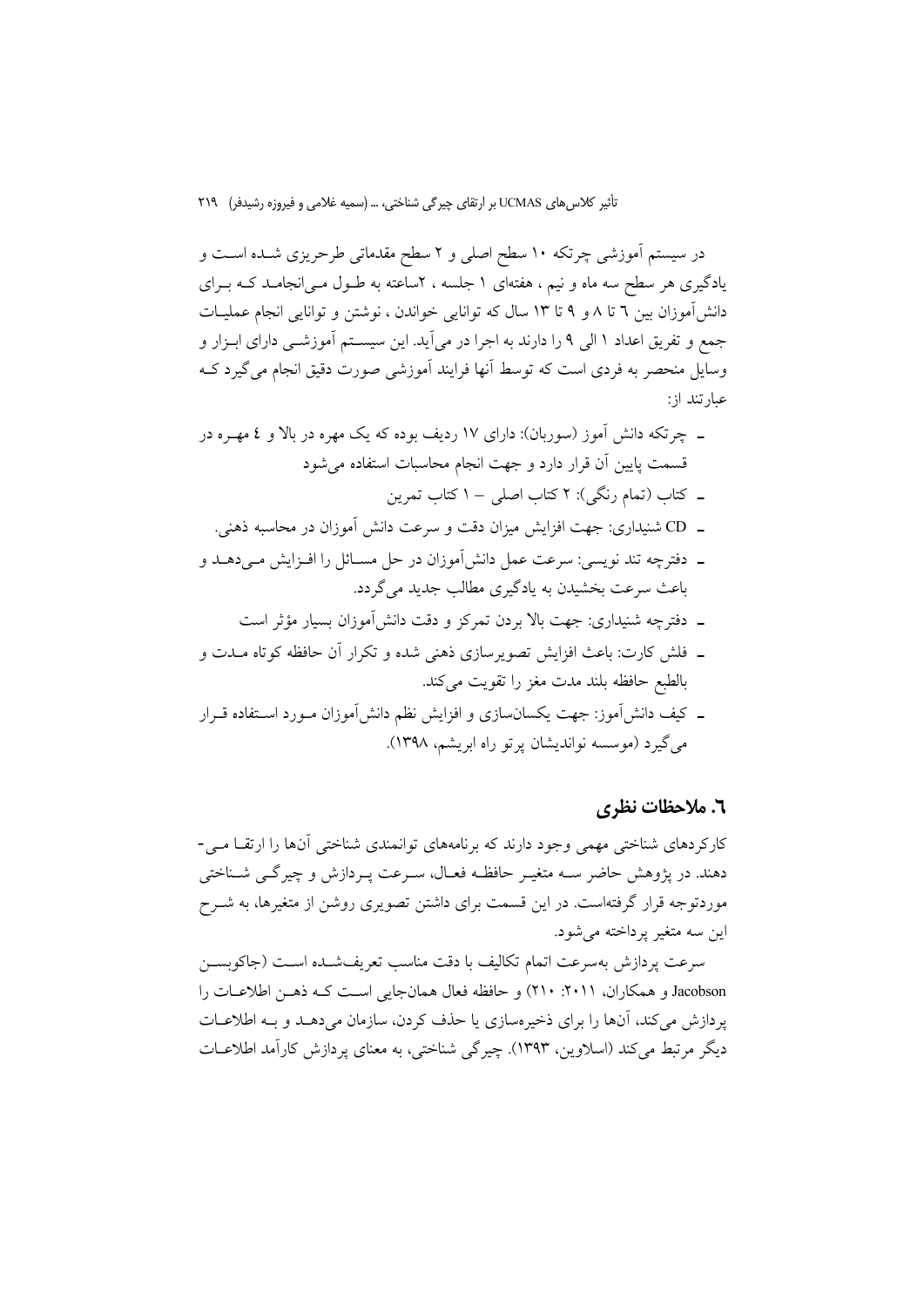است که نمره اّن حاصل جمع نمرات حافظه فعال و سرعت پردازش است (کاهـالی، وینتــر گرینبــرگ، استنســـل، ریـــس و گرانگـــرت Winter-Greenberg, Stancel, Ris Kahalley , & Gragert. ٢٠١٦: ٢٠١٦). چيرگي شناختي بالاتر افراد، بــا كــاهش ميــزان تــلاش موردنيــاز برای بازشناسی فرایندهای ساده مانند ضربدر یک مسئله، فضا را بـرای فراینـدهای پیچیـده مانند تفکر، حل مسئله و یادگیری افزایش میدهد. برای مثال وقتی فردی در حال حـل یـک معادله ریاضی است، ابتدا باید بتواند فرایندهای سـاده ماننـد بازشناسـی علائـم و ضـرب را بهصورت خودکار و سریع پردازش کند. در این حالت، نیازی به پردازش بخـش بــه بخـش معادله وجود ندارد و زمانی که صرف پردازش فرایندهای پایه می شود، صرفهجـویی شـده و سرعت فرد افزایش یافته و بنابراین حل مسئله و یادگیری با ســهولت بیشــتری رخ مــیدهــد. برعکس، اگر فرد تسلط کافی بر مهارتهای پایه نداشته باشد، زمان صرف بازشناسی علائـم و تفکیک اجزا میشود و حـل مسـئله تبـدیل بـه فراینـد دشـوار ذهنـی مـی گـردد (ویـس، ساکلوفسک، یر بفیترا و هولدناک Y۰۰٦، Weiss, Saklofske, Prifitera & Holdnack). یکے از دلایل انتخاب متغیر چیرگی شناختی، این اسـت کـه اگرچـه شـاخص چیرگـی شـناختی و توانایی عمومی بیش از سایر زیر مقیاس ها قابلیت اعتماد دارند (سکلوفسک، زو، کولسون، ریفورد و ویس Saklofske, Zhu, Coalson, Raiford, & Weiss، ۲۰۱۰) امـا در جمعیتهای بالینی چون افراد بیشفعال، اوتیسم، نـاتوانی۵ـای پـادگیری و آسـیبهـای مغـزی شـاخص چیرگی شناختی کمتر از توانایی عمومی است و چیرگی شناختی روایی تشخیصــ مطلــوبی دارد (رینفورد Raiford و همکاران، ۲۰۰۸).

# ۷. چڳونگي ڳردآوري دادهها

ابزار پژوهش شامل چهار خرده مقیاس از آزمون هــوش وکســلر کودکــان کــه عبــارت|نــد از أزمون رمزنويسي، أزمون نماديابي، توالي حرف-عدد و أزمون فراخنـاي حافظـه ارقــام بــود. حاصل جمع نمرات خرده مقياس رمزنويسي و نماديابي را سرعت پردازش ميiامند. كسب نمرهی بالا در این مقیاس به معنی توانایی فرد برای جـذب و یکپارچـهسـازی اطلاعـات بـا سرعت زياد است. آزمون فراخناي حافظه ارقام، يک آزمـون کوتـاهمـدت کلامـي اسـت کـه نيازمند توجه، رمزِ گرداني صحيح و بازيابي دقيق اطلاعـات اسـت. از تركيـب نمـرات حافظـه فعال و سرعت پردازش، شاخص چیرگی شـناختی حاصـل مـیشـود (افـروز، کامکـاری و شکر زاده، ۱۳۹۳).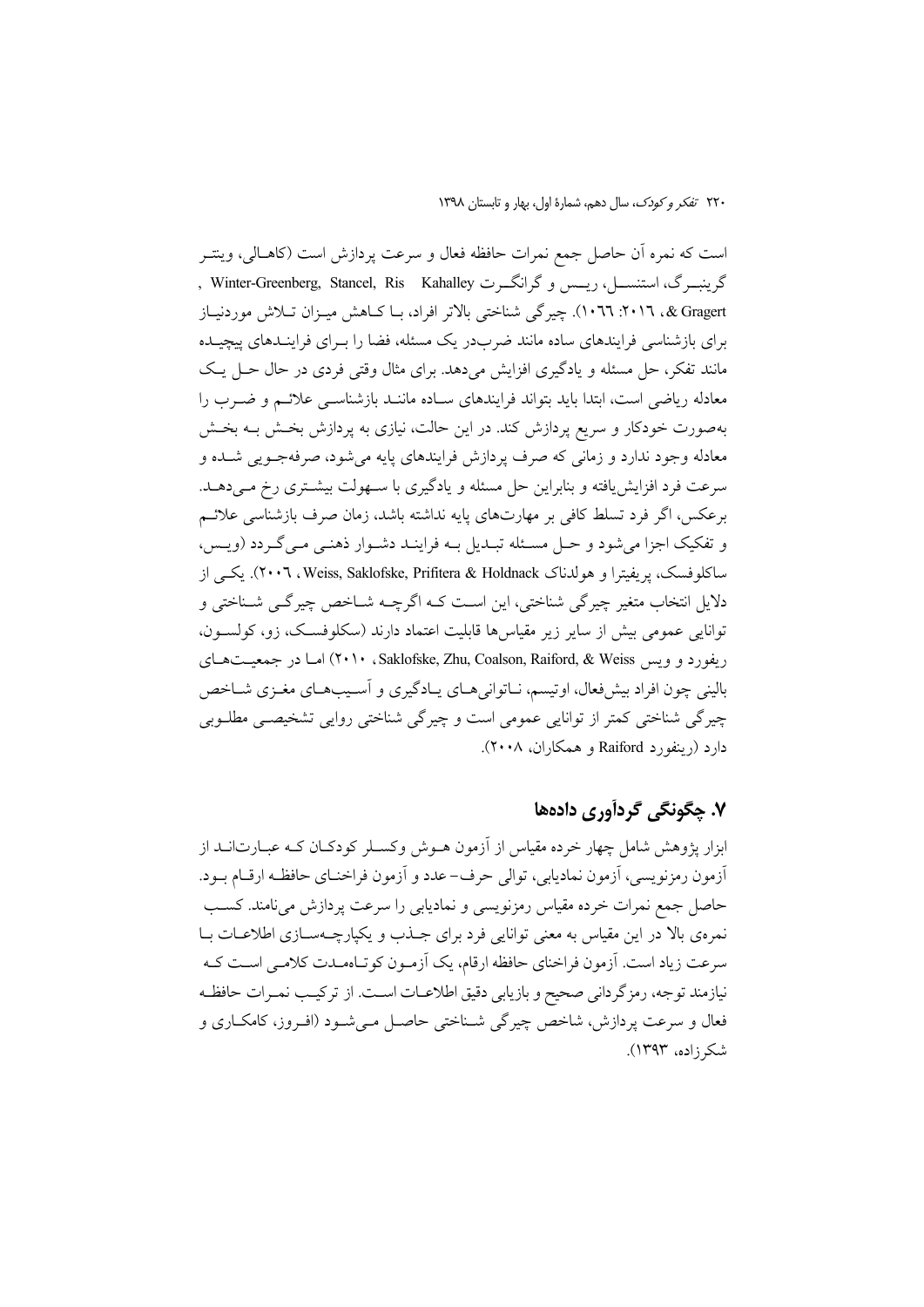وکسلر (۲۰۰۳) برای بررسی اعتبار زیرمقیاس ها از روش دونیمـهســازی و بازآزمــایی در مورد زیرمقیاسهای رمزنویسی، نمادیابی، خطزنی (مقیاس سـرعت) اسـتفاده کـرد. ضـریب اعتبار بهره هوشی سرعت یردازش ۰/۸۸ به دست آمـد. روایــی آزمــون از طریــق محاســبه همبستگی بین زیر مقیاس ها و بهرههای هوشی و تحلیل عاملی مؤید روایی مناسب مقیـاس است (وكسلر، ٢٠٠٣). در ايران نيز صادقي، ريبعي و عابـدي (١٣٩٠) بــا اسـتفاده از ضـريب بازآزمایی به محاسبه اعتبار مقیاس پرداختند و ضرایب در بهره هوشی حافظـه فعـال (۰/۸۲)، سرعت پردازش (۰/۸)، تـوالي حـرف- عـدد (۰/۷۲)، رمزنويسـي (۰/۸٤)، فراخنـاي ارقـام (۰/۷۱) و نمادیابی (۰/۸۳) را به دست آوردنـد. ضـریب همبسـتگی بـین زیرمقیـاس۵هـا و همچنین همبستگی با ماتریسهای ریون بسیار بالا و معنادار بوده که حـاکی از روایـی اسـت (صادقي، ربيعي و عابدي، ١٣٩٠).

لازم به ذکر است که افروز، کامکاری و شکرزاده (۱۳۹۳) از طریق تحلیل عاملی تأییــدی روایی سازه مقیاس های ترکیبی را محاسبه و شــاخص نیکـویی بــرازش اســتاندارد و بنتلــر – هورتس را مطلوب گزارش نمودند. درزمینهのضریب اعتبار نیــز بــا اســتفاده از روش آلفــای کرونباخ حافظه فعال، ۰/۹۲ و سرعت پردازش ۰/۸۸ بـه دسـت آمـد (دانشـور، کامکـاری و کوشکی، ۱۳۹٦) و ضریب ثبات در عوامل چهارگانه ۰/۸ به دست آمد.

### ٨. يافتەھا

برای تجزیهوتحلیل دادهها و پاسخ به سؤالات مطالعهی حاضر ابتدا میانگین و انحراف معیـار گروههای تحت آموزش UCMAS و افراد آموزش ندیده در خـرده آزمـونهـای رمزنویســی، توالي حرف–عدد، نماديابي، فراخناي ارقام (مستقيم و معكوس)، هــوش!هــر حافظــه فعــال، سرعت پردازش و همچنین مقیاس ترکیبی چیرگی شناختی در جدول شماره ۱ گزارش شـده است. برای مقایسه چیرگی شناختی دانشآموزانی که تحت آموزش یوسیمس قرارگرفتهانــد با این ویژگی در دانش آموزانی که تحت آموزش یوسی مس نبودهاند، از آزمــون تــی مســتقل استفاده شد. نتایج نشان داد که بین چیرگی شناختی در بین گروههـای موردبررسـی تفـاوت  $(p=*/\cdot)$  at= $\Upsilon/\Upsilon$ ) at= $\Upsilon$  ( $\zeta$ ) at= $\Upsilon$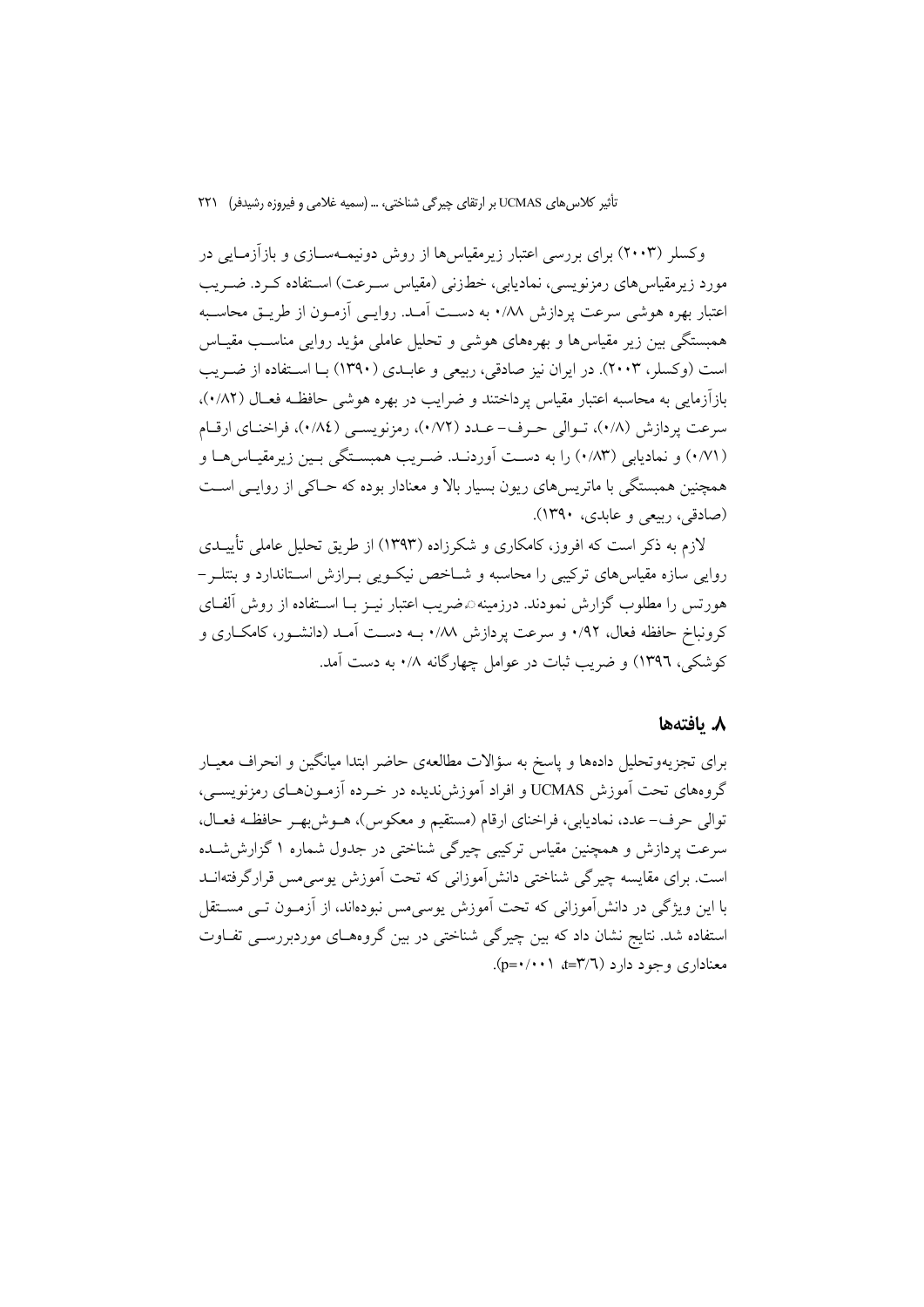٢٢٢ تفكر وكودك، سال دهم، شمارة اول، بهار و تابستان ١٣٩٨

| متغبر                         | - رمزنویس <i>ی</i> |                         |                               | - توالي          | <u>نمادیابی </u> |                      | امستقيم           |                         |              |  |  |  |
|-------------------------------|--------------------|-------------------------|-------------------------------|------------------|------------------|----------------------|-------------------|-------------------------|--------------|--|--|--|
| شاخص آمارى                    | M                  | <b>SD</b>               | M                             | <b>SD</b>        | M                | <b>SD</b>            | M                 | SD                      |              |  |  |  |
| دانش[موزان<br>أموزش نديده     | $V/\mathcal{A}$    | $\mathbf{r}/\mathbf{r}$ | $\wedge \wedge^{\omega}$      | Y/Y              | $\lambda/4$      | $\cdot/0$            | V/V               | Y/9                     |              |  |  |  |
| دانش[موزان تحت<br>آموزش UCMAS | 9/2                | $\gamma$                | 9/ <sup>N</sup>               | $\frac{1}{2}$    | 19               | $\cdot/\cdot\cdot$   | $\Lambda/\Lambda$ | $\mathsf{Y}/\mathsf{T}$ |              |  |  |  |
| متغير                         | معكوس              |                         | سرعت پردازش                   |                  |                  |                      |                   |                         | چیرگی شناختی |  |  |  |
| شاخص آمارى                    | M                  | <b>SD</b>               | M                             | <b>SD</b>        | M                | <b>SD</b>            |                   |                         |              |  |  |  |
| دانش[موزان<br>أموزش نديده     | 11/2               | $\Upsilon/\Upsilon$     | $\Upsilon \Upsilon / \Lambda$ | $\mathbf{r}_{0}$ | $O^{\bullet}$    | $\Lambda/\mathsf{O}$ |                   |                         |              |  |  |  |
| دانش[موزان تحت<br>اموزش UCMAS | 12/7               | Y/T                     | $Y\Lambda/\Sigma$             | Y/9              | 71/7             | 7/V                  |                   |                         |              |  |  |  |

جدول شماره ۱. میانگین و انحراف استاندارد نمرات تراز شده برای متغیرهای یژوهش

بنابراین چیرگی شناختی دانش آموزانی که تحت آموزش پوسی مس قرارگرفتهاند بــا ایـــن ویژگی در دانش آموزانی که تحت آموزش یوسی مس نبودهاند متفاوت است و چیرگی افـراد تحت آموزش بالاتر است. همچنین نتایج نشان داد که بین حافظه فعـال در بـین گـروههـای موردبررسی تفاوت معناداری وجود دارد (۳/۲=۰/۰۰۳=۰). بـدین معنــا کــه حافظــه فعــال دانشآموزانی که تحت آموزش یوسی مس قرارگرفتهاند در دانشآموزانی که تحت آمـوزش يوسي مس نبودهاند متفاوت است، تأييد مي گردد و حافظه فعال افـراد تحـت آمـوزش بـالاتر است. همانگونه که در جدول شماره ۲ دیده می شود بین سرعت پردازش در بین گروههای موردبررسی تفاوت معناداری وجود دارد (۲/۷=۰/۰۰۷+p=۰/۰۰۷). بــه عبـارتی سـرعت پـردازش افراد تحت آموزش یوسی مس بالاتر است.

جدول ۲. نتایج آزمون لون و آزمون تمی در نمرات تراز گروه تحت آموزش UCMAS و آموزش ندیده

| آزمون t برای بررسی برابری (یا نابرابری) میانگینها |                   |                   | آزمون لوين<br>برای برابری<br>واريانس ها |    |   |     |     |
|---------------------------------------------------|-------------------|-------------------|-----------------------------------------|----|---|-----|-----|
| فاصله اطمينان ٩٥<br>درصد تفاوت                    | خطاي<br>استاندارد | تفاوت<br>ميانگين- | sig                                     | df | t | Sig | – F |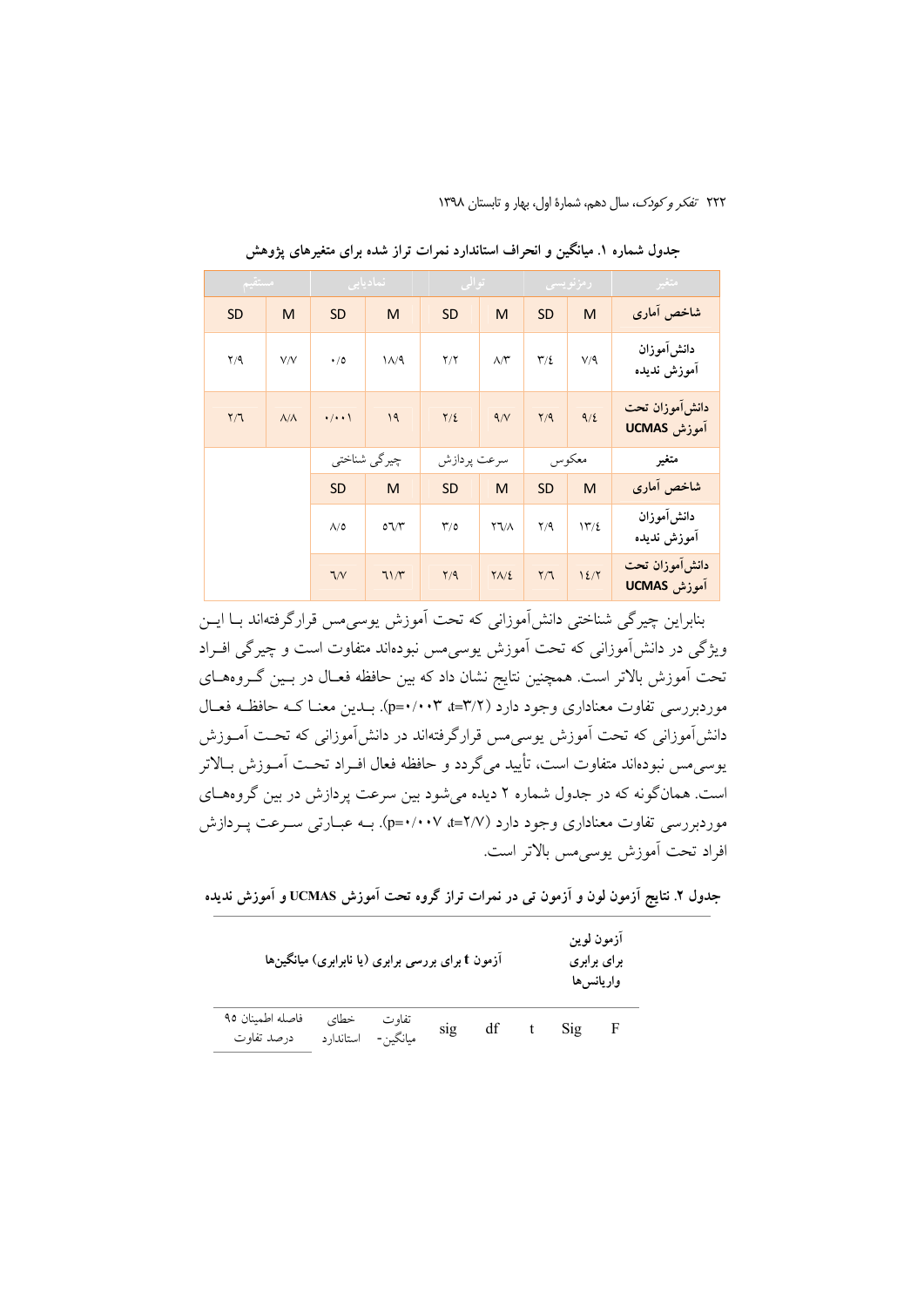| حل                   | حل                           | تفاو ت               | ها                      |                        |          |                              |                                     |                         |                 |
|----------------------|------------------------------|----------------------|-------------------------|------------------------|----------|------------------------------|-------------------------------------|-------------------------|-----------------|
| بالا                 | پايين                        |                      |                         |                        |          |                              |                                     |                         |                 |
| $\cdot$ / $\vee$     | $\mathsf{Y}/\mathsf{Y}$      | $\cdot$ /0 $\wedge$  | 1/0                     | $\cdot/\cdot$          | ۱۱۸      | $\mathsf{Y}/\mathsf{Y}$      | $\cdot/\cdot\vee$                   | $\mathbf{r}/\mathbf{r}$ | رمزنويسى        |
| $\cdot/1$            | $\Upsilon/\Upsilon$          | $\cdot/2$ $\tau$     | $1/\epsilon$            | $\cdot$ / $\cdot$ \    | ۱۱۸      | $\Upsilon/\xi$               | /0.1                                | .722                    | توالى           |
| $\cdot$ / $\sim$     | $\cdot$ / $\Upsilon\Upsilon$ | $\cdot/\cdot\vee$    | $\cdot/\wedge$          | $\cdot/$               | ۱۱۸      | $1/\epsilon$                 | $\cdot/2$                           | Y/Y                     | نماديابي        |
| $\cdot$ / $\cdot$ 9  | $\Upsilon/\Upsilon$          | $\cdot/0$            | $\frac{1}{\sqrt{2}}$    | $\cdot/\cdot$ ۳        | ۱۱۸      | Y/Y                          | $\cdot/2$                           | .79                     | مستقيم          |
| $\cdot/\sqrt{2}$     | $1/\lambda$                  | $\cdot/0$            | $\cdot/\lambda$ ٦       | $\cdot$ / $\cdot$ 9    | ۱۱۸      | $\frac{1}{V}$                | $\cdot/17$                          | 1/9                     | معكوس           |
| $\frac{1}{\sqrt{2}}$ | 0/1                          | $\frac{1}{\sqrt{2}}$ | $\mathbf{r}/\mathbf{r}$ | $\cdot/\cdot\cdot$     | ۱۱۸      | $\mathbf{r}/\cdot\mathbf{r}$ | $\cdot/$                            | $\Upsilon/\Upsilon$     | حافظه فعال      |
| .40                  | $Y/\Lambda$                  | $\cdot/0$            | 1/7                     | $\cdot/\cdot\cdot\vee$ | ۱۱۸      | Y/V                          | $\cdot/\cdot$ ۳                     | $2\pi$                  |                 |
| .120                 | $Y/\Lambda$                  | $\cdot/0$            | 1/7                     | $\cdot/\cdot\cdot\vee$ | ر<br>۱۱٤ | Y/V                          | در شرايط عدم<br>برابري<br>واريانسها |                         | سرعت<br>پردازش  |
| $\Upsilon/\Upsilon$  | $V/\Lambda$                  | $1/\epsilon$         | $0/\cdot 7$             | $\cdot/\cdot\cdot$     | ۱۱۸      | $\mathsf{r} / \mathsf{r}$    | $\cdot/\cdot \wedge$                | $\mathbf{r}/\mathbf{r}$ | چیرگی<br>شناختي |

تأثیر کلاس های UCMAS بر ارتقای چیرگی شناختی، … (سمیه غلامی و فیروزه رشیدفر) ۲۲۳

# ۹. نتیجهگیری

همانگونه که یافتهها نشان داد، سطح چیرگــی شــناختی، حافظــه فعــال و ســرعت پــردازش دانشآموزانی که تحت آموزش یوسی مس قرارگرفته بودند نسبت به دانشآموزانی که تحـت آموزش يوسىمس نبودهاند، بالاتر است. اين يافته همسو با نتايج فتحى أشتياني، اخـوان تفتـى و خادمی (١٣٩٥)، کلين برگ Kleinberg و همكـاران (٢٠٠٥)، لوسـلي Loosli و همكـاران (۲۰۱۲)، دانگ و همکـاران (۲۰۱٦)، فـوي و مـان Foy & Mann (۲۰۱٤)، شـيران و برزنيتـز Shiran & Breznitz (۲۰۱۱)، عظیمی و موسـوی پـور (۱۳۹۳) و زارع، مهربـان و سـاریخانی (١٣٩٤) مبنی بر اثر گذاری آموزش تکنیکهـای توانمندسـازی شـناختی برافـزایش مـواردی چون حافظه، سرعت پردازش، توجه، فرایندهای پردازش اطلاعــات و کارکردهــای اجرایــی است.

یافتههای پـژوهش حاضـر، بـا نتـایج دانـگ و همکـارانش (۲۰۱٦) مطابقـت دارد. ایــن .<br>پژوهشگران، نشان دادند که هنگام آمـوزش چرتکـه لـوبپیشـانی فعـال مـیگـردد. بعــد از آموزش، در هنگام محاسبه ریاضیات میزان فعالیت ایــن ناحیــه مغــزی کــاهش مــیlبابـد کــه درواقع نشانگر افزایش ظرفیت حافظه کوتاهمدت است که تلاش کمتر را بـرای حـل مسـئله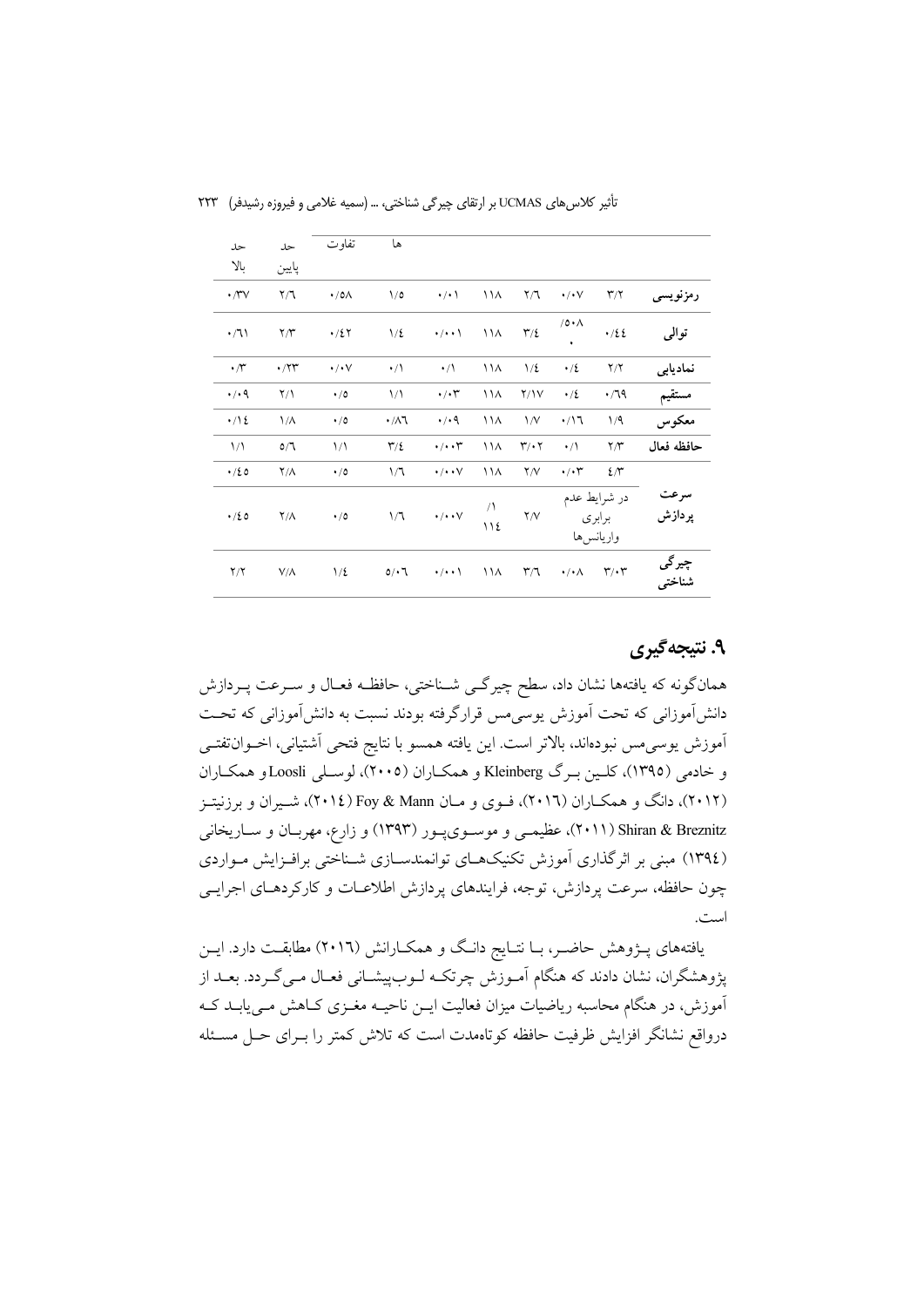در پی دارد. ازآنجاکه مطالعه این گروه مبتنی بر علم عصبشناسـی بــود، ایــن گــروه معتقــد هستند که آموزش چرتکه مسیرهای عصبی جدیدی را می سازد کـه انعطـاف<code>یـذیری</code> مغـز را بالاتر میبرد. همچنین مطالعات علم عصب شناسی لی و همکاران (۲۰۱٦) نیز نشان میدهـد که اَموزش یوسی مس، کار با اعداد، جمع، تفریق و جذر به مدت چند ماه تا چند سال زمــان واكنش را كاهش و دقت را افـزايش مـىدهـد. بـهعـلاوه، ايــن آمـوزش۵هـا، يـردازشهـا را خودکارتر و سریعتر میکند (یائو و همکاران، ۲۰۱۵). مجموع این یافتهها بـه معنـای همـان چیرگی شناختی است که در توصیف آن افزایش سـرعت و خودکـاری اسـت و ترکیبـی از حافظه فعال و سرعت پردازش است.

در تبیین دیگر این یافته، سوکل و همکاران (۱۹۹۱) بیان می کنند ازآنجاکـه حافظـه فعـال کارکردی شناختی است که مسئول حفظ و دستکاری اطلاعات و استفاده از آنها در تفک و همچنین مسئول تمرکز بر کار و جلوگیری از حواس پرتی است، محاسـبات ذهنــی تــأثیر بسزایی در ظرفیت و سرعت آن دارند. درواقع مسائل بـهصـورت ذهنـی نسـبت بـه كاغـذ– مدادی و یا استفاده از ماشینحساب سرعت پردازش را منجر می گردد. درواقـع حـل مســائل ریاضی یک فعالیت فکری پیچیده است. درصورتیکه این فعالیت پیچیده در فضایی تــوأم بــا استدلال، تحلیل، برنامهریزی، نظارت و ارزیابی و کارهای دستی همـراه باشـد، یادگیرنـدگان بهجای حفظ کردن فرمولها، ریاضیات را دریافته و مــی|موزنــد کــه چگونــه یــاد بگیرنــد و چگونه در موقعیتهای واقعی از آن مهارتها استفاده نمایند کـه همـه ایــنهـا کارکردهـای اجرایی مغز را بهبود میبخشند (معتمدی، برقی ایرانی و کریمی، ۱۳۹۱).

در توجیه دیگر نتایج مبنی بر کارآمدی آموزش یوسی مس بر حافظه فعـال مـیتـوان بــه اثرگذاری اضطراب بر عملکرد حافظه اشاره کرد. مطالعات نشان دادهاند که استرس می توانــد عملکرد حافظه فعال را مختل کند (ارنستن Arnsten، ۲۰۰۹؛ لـوتی، میـر و سـاندی Luethi, Meier, & Sandi، ۲۰۰۸). به علاوه، در حالتهای اضطرابی، آزاد شـدن گلوکوکورتیکوئیـدها (GCS) تأثیر منفی بر حافظـهی فعــال دارد (الزینگــا و رولــوف Elzinga & Roelofs، ۲۰۰۵). كودكان تحت آموزش يوسى مس كارايي بالاترى در خرده آزمـون مســتقيم حافظـه فعــال از خود نشان می دهند؛ چرا که مدتها با اعداد و چرتکه ذهنی کار می کنند و بنـابراین احتمـالاً نیازمند برخوردی بدون زحمت با انجام این تکلیف هستند.

یکی از نکات قابل تأمل در یافتهها، عدم معناداری آزمون فراخنای ارقام معکوس بسین دو گروه بود. در این آزمون از فرد خواسته می شود اعدادی که به او گفته می شود را بــهصــورت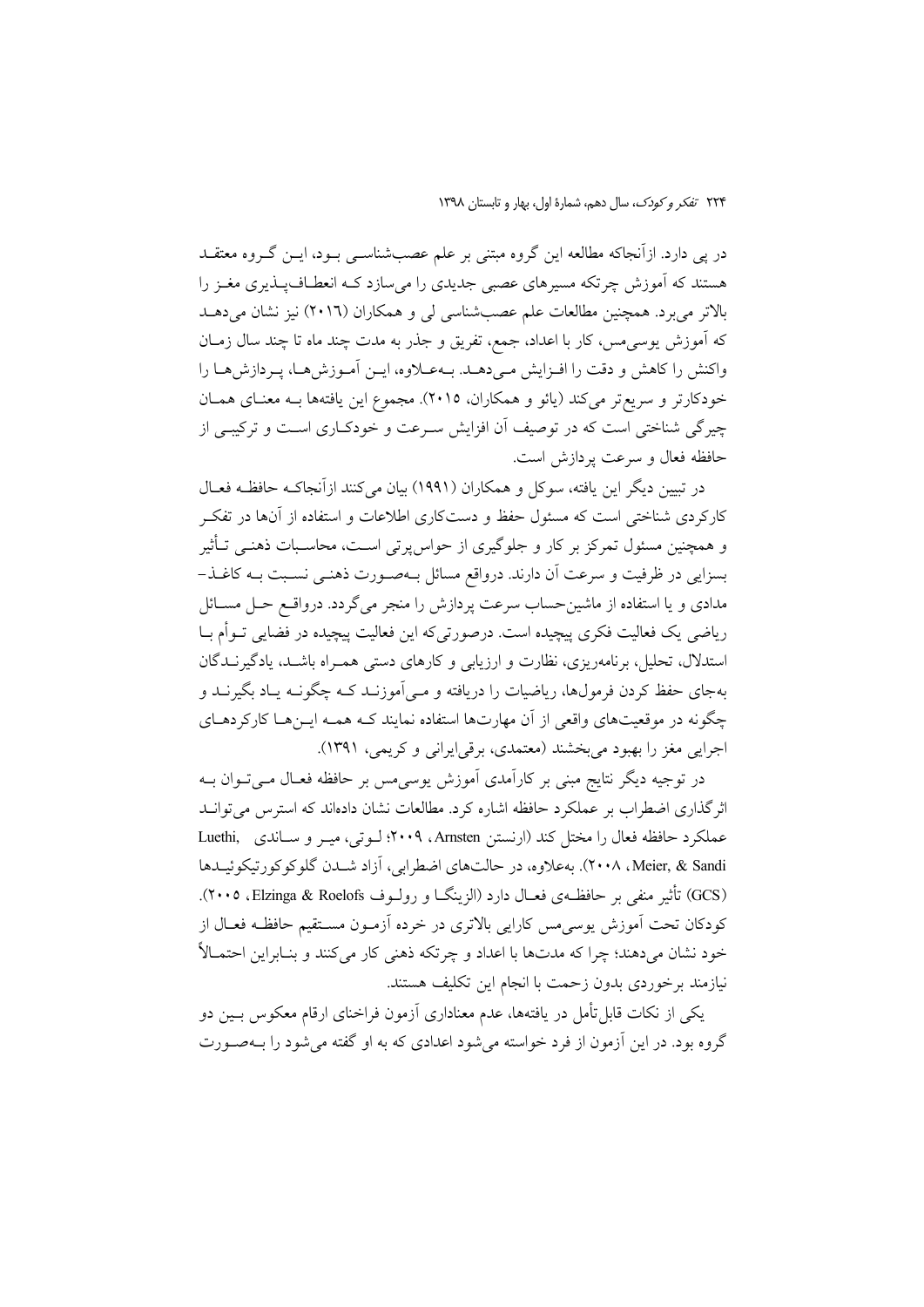وارونه تكرار كند. اين بخش از آزمون تا زماني كه آزمودني ها نتواند تمام اعداد شنيدهشـده را تکرار نمایند ادامه میbبابد. درواقع این آزمون نسـبت بــه سـطح اضـطراب حســاس اســت و أزمودنیهایی که میزان سطح اضطراب آنها در سطح پـائینی قـرار دارد در آزمـون فراخنـای ارقام نمرهی بیشتری میگیرند (میلو و همکاران، ۲۰۰٦). در توضیح این عـدم تفـاوت مـی-توان گفت که تکلیف برعکس تکرار کردن اعداد، تکلیفی نااَشنا و اضـطراب برانگیــز اســت، در نتیجه اضطراب تداخل کرده و عملکرد هر دو گروه تحت آمـوزش پوسـیمـس و گـروه مقایسه تفاوت معناداری پیدا نمیکند. در واقع کاری که برنامـههـای توانمندسـازی شـناختی انجام می دهد، ساختن مسیر عصبی با تمرین و تکرار است. برای انجـام ایــن خــرده مقیــاس فرد تکلیف مشابهی را در کلاس های آموزشی چرتکه دریافت نمی کند و بنابراین این نتیجـه دور از انتظار نیست.

یکی دیگر از نتایج، فقدان تفاوت معنادار در خرده مقیاس نمادیابی بین دو گروه بـود. در تکلیف نمادیابی دقت، سرعت، هماهنگی چشم و دست و سرعت حرکت دست مولفههـای مهمی هستند. در مطالعهای که چـو و سـو (۲۰۱۸) انجـام دادنـد، سـه گـروه کسـانی کـه از چرتکه استفاده میکردند، مورد مقایسه قرار گرفتند. کسان<sub>ی</sub> کـه از چرتکــه فیزیکــی اســتفاده می کردند، افرادی که بدون چرتکه فیزیکی فقط از حرکات دست کـه گویـا بـا چرتکـه کـار می کنند، استفاده کردند و سوم افرادی که از چرتکه ذهنی استفاده می کردند. حساسیت ذهنبی و حل مسئله فراگیران عاری از چرتکه فیزیکی بهتر بود اما در برخـورد بـا مشـکل پـادگیری مثلاً یادگیری اعداد سەرقمـی، حضـور فیزیکـی چرتکـه تـأثیر مفیـدی داشـت. درواقــع در بازنمايي ذهني فراگيران بدون چرتکه فيزيکي بهتـر بـود و دقـت حرکتـي چرتکـهکـاران بـا چرتکه واقعی. درواقع یکی از دلایل غیر معنادار شدن نمادیابی در مطالعه حاضـر، مـی توانــد به چگونگی رمزگذاری توالی بصری–حرکتی و مناطق حرکتـی باشــد. شــرکتکننــدگان در تحقیق حاضر از چرتکه ذهنی استفاده میکردند و بنابراین به همین دلیـل در دقـت حرکتـی تفاوتي باگروه آموزش نديده نداشتند.

فقدان زمان کافی و عـدم همکــاری مؤسســات بــرای ارزیــابی مجـدد و پیگیــری نتــایج یژوهش پس از گذشت جلسات آموزشی بیشتر و پیشـرفت برنامــه درســی پوســی،مــس و محدود بودن جامعه آماری به شهرستان بنــدرعباس از محــدودیتهــای پـــۋوهش اســت کــه تعميم نتايج را بااحتياط روبرو مي سازد. با توجه به تأثير قابل توجــه آمــوزش يوســـي مــس بــر چیرگی شناختی، حافظه فعال و سرعت پردازش دانشآموزان و با توجه به هزینه نسبتاً زیـاد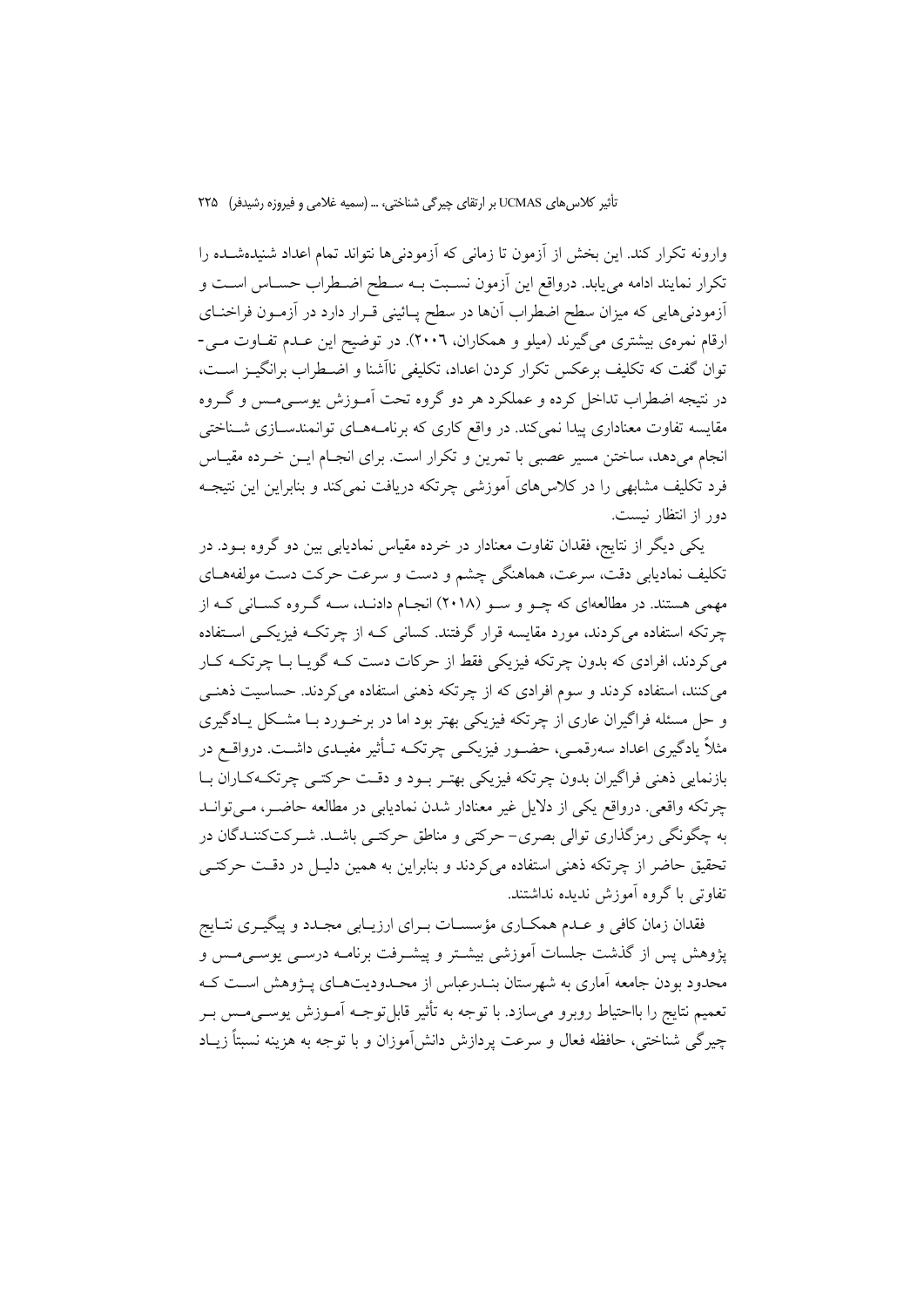این کلاس۵ها، اهمیت برگزاری این کلاس۵ا در مــدارس دولتــی بــرای آمــوزش کودکــان در سنین پیش دبستانی و دبستان در قالب حرکات و فعالیتهای بدنی مثل یوسه مس پیشنهاد می گردد، چراکه کودکان رغبت و انگیزه بیشتری نسبت به حرکات دستی دارند و لازم اسـت از انگیزه آنها بهرهگیری شود. در پایان به والدین نیز توصـیه مـی شـود کـه بـرای پیشـرفت هرچه بیشتر فرزندان و همچنین بالا بردن قدرت تحلیل و پــردازش دانــش|مــوزان، از دوره-های پوسی مس و یا روش های فعال و ابزار دیگری بـرای پــادگیری ریاضــی دانــش|مــوزان استقبال بیشتری نمایند.

### كتابنامه

کاربردی، س ١٢، ش ١: ١٥٣-١٤٣.

- اسلاوين، رابريتيي (١٣٩٣). روانشناسي تربيتي: نظريه و كاربست. ترجمهي يحيي سيدمحمدي. تهـران: انتشارات روان. افروز، غلامعلی، کامکاری، کامبیز و شکرزاده، شهره (۱۳۹۳). مقیاس های هوش وکسلر کودکان –نسـخه چهارمUISC-IV آزمونهای اصلی و جانشین. نشر علم استادان. برزکار، ابراهیم (۱۳۹۳). تفکر و مهارتهای آن با رویکرد شناختی. تهران: آرتینه. یاک اسکوئی، فرح؛ یاری، جھانگیر (١٣٩٤). «تأثیر آموزش ریاضی به روش UCMAS بــر توســعه ذهنــی کودکان سنی ٥ تا ١٢ سال در شهر تبریز»، نشریه علمی ـ پژوهشی اَموزش و ارزیــابی، س ٩، ش٣٣:  $.10 - 171$ خدامی، نغمه؛ عابدی، احمد و اَتش پور، حمید (۱۳۹۰). «تأثیر آموزش حافظهی فعـال و فراشـناخت بـر عملکرد تحصیلی دانش آموزان دختر ناتوان در یادگیری ریاضی»، دانش و پـژوهش درروان شناســی
- دانشور، مهناز، کامکاری، کامبیز و کوشکی، شیرین (۱۳۹٦). روایـی تشخیصـی نسـخه چهـارم و نسـخه تکمیلی مقیاس های هوش کودکان در کودکان دارای اختلال نقسص توجـه. فصـلنامه روانسـنجی، س7، ش ۲۳: ۸۸–۲۷.

دلاور، علی (۱۳۹۰). روش تحقیق در روانشناسی و علوم تربیتی. تهران، مؤسسه نشر ویرایش. زارع، محمد؛ مهربان، جواد؛ ساريخاني، راحله (١٣٩٤). «بررسي تأثير استفاده از چندرسانهاي آموزشـي بـر میزان یادگیری و انگیزه پیشرفت». فصلنامه روانشناسی تربیتی، س ۱۱، ش ۳٦: ۱۹۰–۱۷۹. شريفي، حسن پاشا. (١٣٨٢). نظريه و كاربرد آزمون هاى هوش و شخصيت. تهران: انتشارات سخن. صادقی، احمد، ربیعی، محمد و عابدی، محمدرضا (۱۳۹۰). «رواسازی و اعتباریبایی چهبارمین و پیرایش مقیاس هوشی وکسلر کودکان». روانشناسی تحولی: روانشناسان ایرانی، س ۷، ش ۲۸: ۳۸٦–۳۷۷.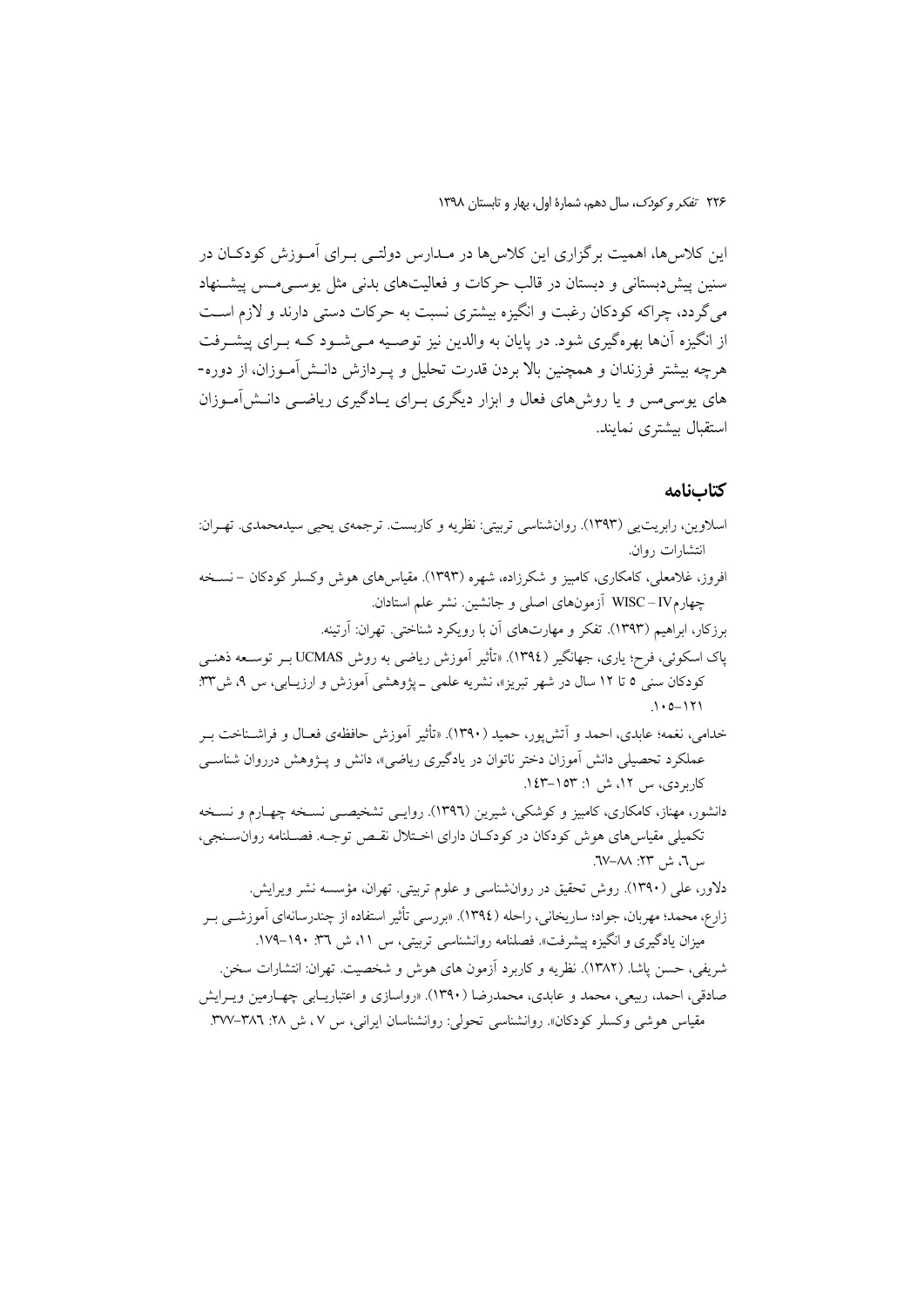- صبحي قراملكي، ناصر؛ ابوالقاسمي، عباس و دهقان، حميدرضا. (١٣٩٣). «مقايســه تســلط نيمكــره هــاي مغزی C ،B ،A و D دانش آموزان عادی و ناتوان یادگیری»، مجله ناتوانیهای یـادگیری، س ۳، ش۳:  $.09 - V9$
- عارف نیا، سمانه؛ سرندی، پرویز و یوسفی، رحیم. (۱۳۹۱). «مقایسهی طرحوارههـای ناســازگار اولیــه در دانش آموزان دورهی راهنمایی دارای اضطراب مدرسه و دانش آموزان عادی». فصـلنامه روانشناسـی، س ٣، ش ١: ٨٩–٧٣.
- عظیمی، اسماعیل؛ موسوی پور، سعید (۱۳۹۳). «اثربخشــی چندرسـانهای آموزشــی دیکتــهیــار بـر بهبــود مشکلات حافظه دیداری و شنیداری دانـش آمـوزان نـاتوان در یـادگیری امـلا». فصـلنامه روانشناسـی تربيتي، س ١٠، ش ٣٤: ٤١-٢٤.
- فتحي أشتياني، مينا، اخوان تفتي، مهناز و خادمي، ملوك (١٣٩٥). «اثربخشي أموزش شـناختي بـر سـرعت پردازش و حافظهی کاری کودکان مبتلابه ناتوانیهای یادگیری». فصل نامه روانشناسی تربیتـی، س ۱۲، ش ١٤٠-١٤٠-١٢٦.
- کامکاری، کامبیز؛ شکرزاده، شهره (١٣٩٤). «نیمرخ هوشی دانش آموزان تحت پوشــش ســازمان اســتثنایی در مراكز كم توان ذهني شهر و شهرستانهاي تهـران»، فصـلنامه توانمنـدي كودكـان، سـال ٦ ، ش ٣:  $7V - A$
- كريستينسن، يان؛ واگنر، هاگ و هاليدي سباستين. (١٣٩٢). نظريـات مختلـف دربـاره هــوش. مترجمــان: بشیری، ابوالقاسم؛ مطهری، جمشید و میردریک، رحیم. تهران.
- كلاهدوزي، احمد (١٣٩٣). آموزش عالي پژوهش محور؛ مباني و الگو. تهران: انتشارات گب پاييز. مارنات، گري-گراث. (١٣٨٤). راهنماي سنجش رواني، جلد اول، ترجمه حسن ياشا شريفي و محمدرضــا نیکخو، تهران، انتشارات سخن، تاریخ نشر اثر به زبان اصلی ۲۰۰۳.

موسسه نواندیشان پرتو راه ابریشم (۱۳۹۸). یوسی مس. قابل بازیابی در: http://ucmas.ir/%db%8c%d9%88-%d8%b3%db%8c-%d9%85%d8%b3-ucmas/

نيرو، محمد؛ حاجي حسيننژاد، غلامرضا و حقاني، محمــود. (١٣٩٠). «تــأثير آمــوزش مبتنــي بــر نظريــه هوش های چندگانه گاردنر بر پیشـرفت تحصـیلی ریاضــی دانــش آمـوزان اول دبیرســتان»، فصــلنامه رهبری و مدیریت آموزشی، دانشگاه آزاد اسلامی واحد گرمسار، س ٥ ، ش۲. ١٦٨–١٥٣.

وظيفهشناس، حميد و سيهريان، فيروزه. (١٣٩٤). «بررسي اثربخشي آموزش محاسبات ذهني (ucmas) بـر هوش، عزتنفس و خلاقیت کودکان دبستانی»، اولین همـایش ملـی علمـی یژوهشـی روانشناسـی، علوم تربيتي و آسيبشناسي جامعه.

Arnsten, A. F. T. (2009). "Stress signaling pathways that impair prefrontal cortex structure and function". Nature Reviews. Neuroscience, 10, 410-22.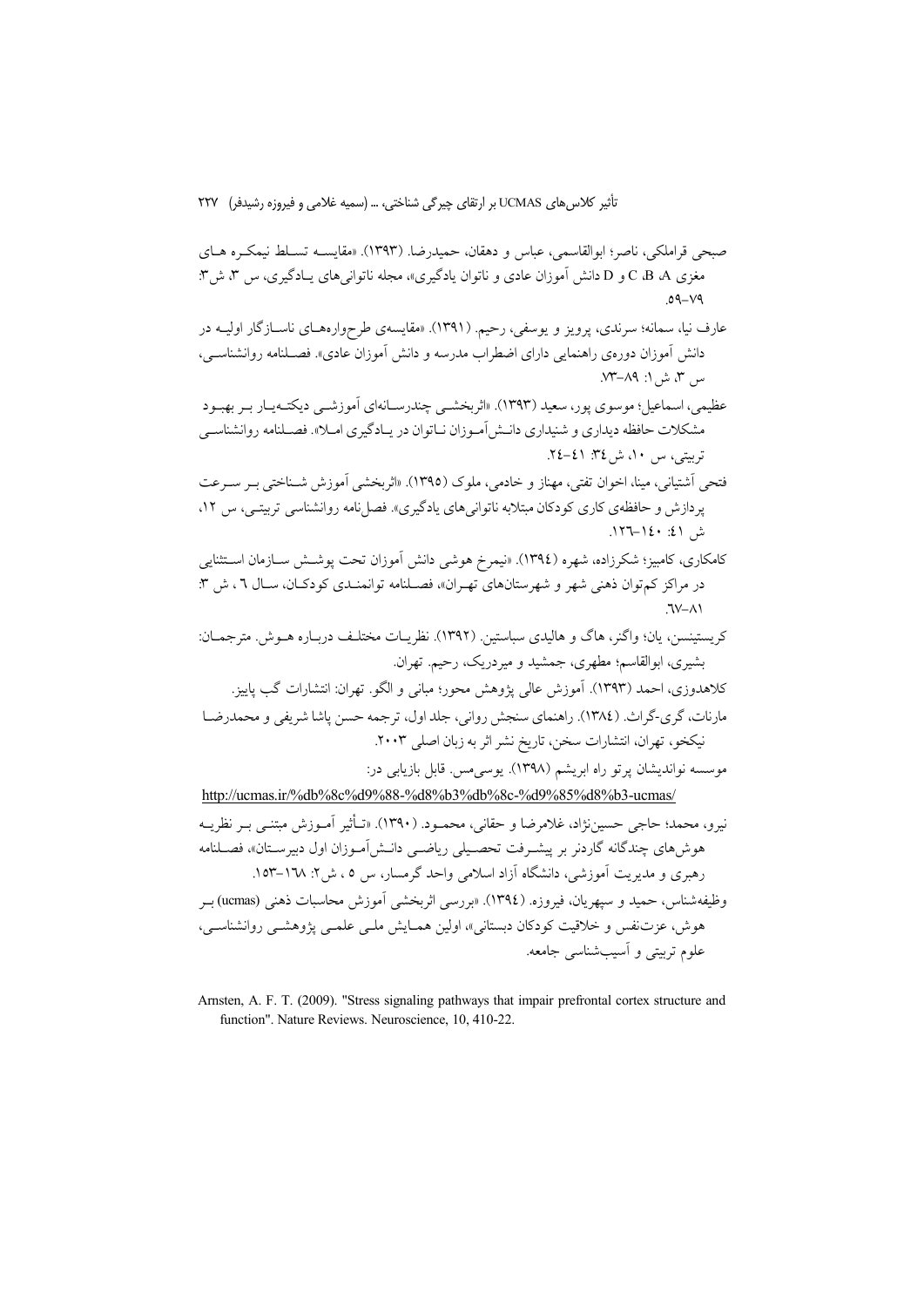- Chen, F., Hu, Z., Zhao, X., Wang, R., Yang, Z., Wang, X., & Tang, X. (2006). "Neural correlates of serial abacus mental calculation in children: a functional MRI study". Neuroscience letters, 403 (1-2), 46-51.
- Chen, M. S., & Wang, C. N. (2011). "Effect of mental abacus training on working memory for children". Journal of the Chinese Institute of Industrial Engineers, 28(6):450-457.
- Cho, P. S. & So, W. C. (2018). "A Feel for Numbers: The Changing Role of Gesture in Manipulating the Mental Representation of an Abacus among Children at Different Skill Levels". Frontiers in Psychology, 9: 1267.
- Desote, A., Gregoire, T. (2006). "Numerical competent in young children and in children with mathematical learning disabilities". Learning and audiovisual differences, 4, 357- 367.
- Dong, S., Wang, C., Xie, Y., Hu, Y., Weng, J., & Chen, F. (2016). "The impact of abacus training on working memory and underlying neural correlates in young adults". Neuroscience, 332: 181-190.
- Elzinga, B. M., & Roelofs, K. (2005). "Cortisol-induced impairments of working memory require acute sympathetic activation". Behavioral Neuroscience, 119, 98-103.
- Foy, J.G. & Mann. V.A. (2014). "Adaptive Cognitive Training Enhances Executive Control and Visuospatial and Verbal Working". Memory in Beginning Readers: 2(2): 19-43.
- Geary, D. C. (2010)."Mathematical disabilities: Reflections on cognitive, neuropsychological, and genetic components". Learning and Individual Differences, 20(2), 130-133.
- Gilmore, C. K., McCarthy, S. E., & Spelke, E. S. (2010). "Non-symbolic arithmetic abilities and mathematics achievement in thirst year of formal schooling. Cognition", 115, 394-406.
- Jacobson, L. A., Ryan, M., Martin, R. B., Ewen, J., Mostofsky, S. H., Denckla, M. B., Mahone, E. M. (2011). "Working memory influences processing speed and reading fluency in ADHD". Child Neuropsychology, 17 (3): 209-224.
- Juliana, J., & Hao, L. C. (2018). "Effects on using the Japanese abacas method upon the addition and multiplication performance of grade 3 in Indonesian students". International Journal of Indonesian Education and Teaching, 2 (1):47-59.
- Kahally, L. S., Winter-Greenberg, A., Stancel, H., Ris, M. D., & Gragert, M. (2016). "Utility of the General Ability Index (GAI) and Cognitive Proficiency Index (CPI) with Survivors of Pediatric Brain Tumors: Comparison to Full Scale IQ and Premorbid IQ Estimates". Journal of clinical and experimental neuropsychology, 38 (10): 1065-1076.
- King, A. (1991). "Effects of training in strategic questioning on children's problem solving performance". Journal of Educational Psychology, 83 (3): 307-317.
- Klenowski, V. (2002). "Developing Portfolio for Learning and Assessment. Taylor & Francis groups.
- Klingberg, T., Fernell, E., Olesen, P.J., Johnson, M., Gustafsson, P., Dahlstrom, K., Gillberg, C.G., Forssberg, H., Westerberg, H. (2005). "Computerized Training of Working Memory in Children with ADHD". Journal of the American Academy of Child and Adolescent Psychiatry, 44 (2): 177-86.